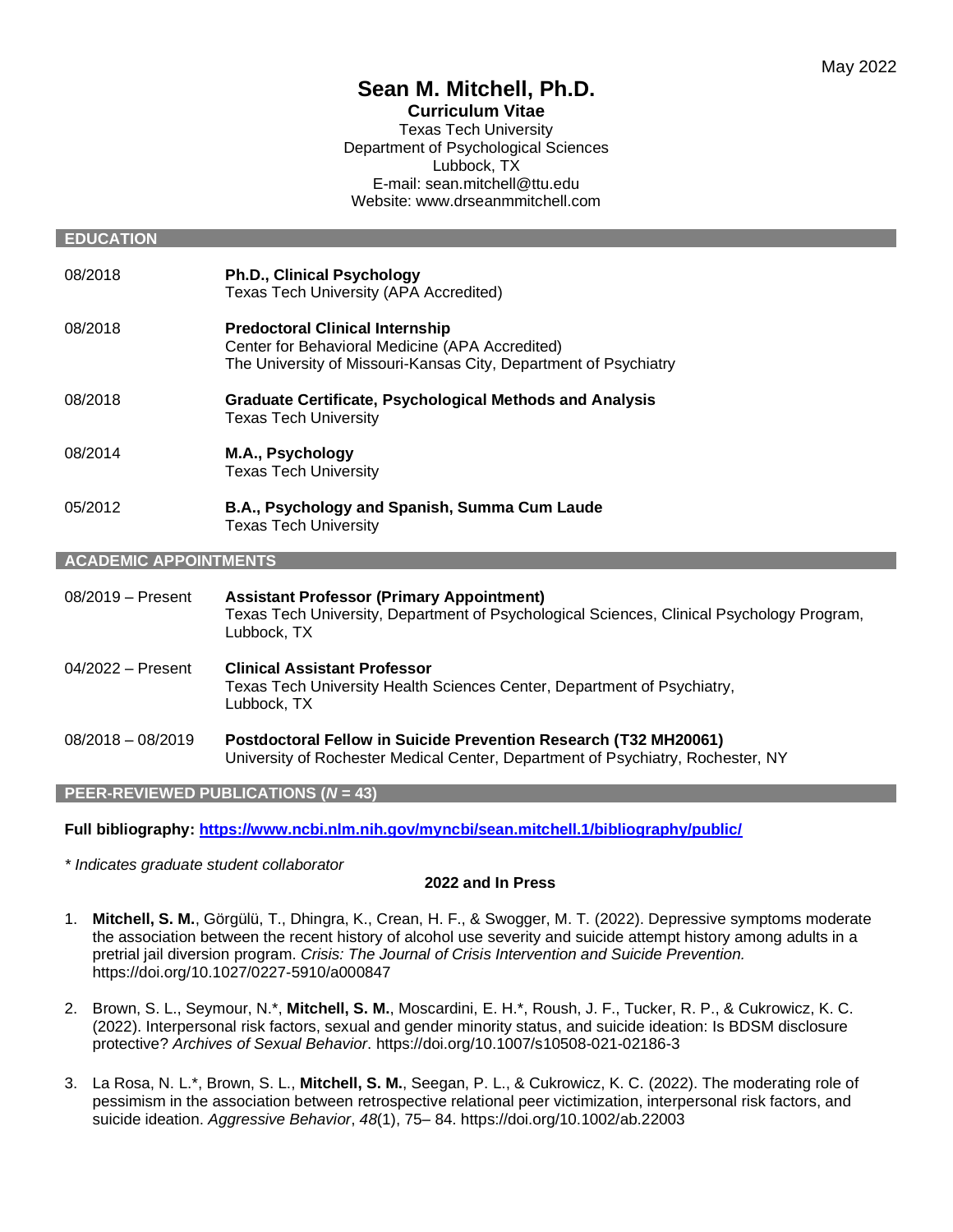4. Poindexter, E. K., **Mitchell, S. M.**, Brown, S. L., & Cukrowicz, K. C. (2022). Interpersonal trauma and suicide ideation: The indirect effects of depressive symptoms, thwarted belongingness, and perceived burden. *Journal of Interpersonal Violence 37*(1–2), NP551–NP570. https://doi.org/10.1177/0886260520917513

#### **2021**

- 5. Scanlon, F.\*, Morgan, R. D., **Mitchell, S. M.**, Bolaños, A. D., & Bartholomew, N. (2021). Criminal risk and mental illness in psychiatric inpatient units: An opportunity to provide psychological services for unmet criminogenic needs. *Psychological Services.* Advance online publication. https://doi.org/10.1037/ser0000612
- 6. Dhingra, K., **Mitchell, S. M.**, Davies, B., & Taylor, P. J. (2021). Examining the factor structure of ICD-11 posttraumatic stress disorder (PTSD) and complex-PTSD among prison staff exposed to potentially traumatic experiences*. Psychiatry Research, 303,* 114085. https://doi.org/10.1016/j.psychres.2021.114085
- 7. Brown, S. L., Marshall, A. J., **Mitchell, S. M.**, Roush, J. F., Mumma, G. H., Jahn, D. R., Ribeiro, J. D., Joiner, T. E., & Cukrowicz, K. C. (2021). Suicide ideation and thwarted interpersonal needs among psychiatric inpatients: A network approach. *Clinical Psychological Science, 9*(6), 1080-1094. https://doi.org/10.1177/21677026211000670
- 8. **Mitchell, S. M.**, Brown, S. L., Görgülü, T., Conner, K. R., & Swogger, M. T. (2021). Substance use, criminal justice involvement, and suicidal thoughts and behaviors: The moderating role of thwarted belonging. *Suicide and Life-Threatening Behavior, 51*(2), 237-246. https://doi.org/10.1111/sltb.12699
- 9. Cero, I., **Mitchell, S. M.,** & Morris, N. M.\* (2021). Causal inference in suicide research: When you should (and should not!) control for extraneous variables. *Suicide and Life-Threatening Behavior, 51*(1), 148-161*.* https://doi.org/10.1111/sltb.12681
- 10. **Mitchell, S. M.**, Cero, I., Littlefield, A. K., & Brown, S. L. (2021). Using categorical data analysis in suicide research: Considering clinical utility and practicality. *Suicide and Life-Threatening Behavior, 51*(1), 76-87 https://doi.org/10.1111/sltb.12670
- 11. **Mitchell, S. M.**, La Rosa, N. L.\*, Cary, J.\*, & Sparks, S.\* (2021). Considering the impact of COVID-19 on suicide risk among individuals in prison and during reentry. *Journal of Criminal Psychology*, *11*(3), 240-253. https://doi.org/10.1108/JCP-10-2020-0044
- 12. Catterall, I., **Mitchell, S. M.**, Dhingra, K., Conner, K. R., & Swogger, M. T. (2021). Brief motivational intervention for substance use may decrease violence among heavy alcohol users in a jail diversion program. *Criminal Justice and Behavior, 48*(3), 274-292. https://doi.org/10.1177/0093854820958747

- 13. Bolaños, A. D.\*, **Mitchell, S. M.**, Morgan, R. D., & Grabowski, K. E. (2020). A comparison of criminogenic risk factors and psychiatric symptomatology between psychiatric inpatients with and without criminal justice involvement. *Law and Human Behavior, 44*(4), 336–346. https://doi.org/10.1037/lhb0000391
- 14. **Mitchell, S. M.**, Brown, S. L., Scanlon, F.\*, Swogger, M. T., Delgado, D., Bolaños, A. D.\*, Ventura, M., & Morgan, R. D. (2020). Lifetime history of suicide attempts among not guilty by reason of insanity state hospital inpatients: The roles of past substance use and current social support. *International Journal of Forensic Mental Health, 19*(4), 341-353. https://doi.org/10.1080/14999013.2020.1775326
- 15. Dhingra, K., **Mitchell, S. M.**, Davies, B., Anestis, M. D., & Anestis, J. C. (2020). Suicide ideation among male prisoners: Preliminary evidence that psychopathic traits are indirectly linked to suicide ideation through thwarted interpersonal needs. *Suicide and Life-Threatening Behavior, 50*(4), 823-837. https://doi.org/10.1111/sltb.12632
- 16. **Mitchell, S. M.**, Taylor, N. J., Jahn, D. R., Roush, J. F., Brown, S. L., Quinnett, P., & Ries, R. (2020). Suiciderelated training, self-efficacy, and mental health care providers' reactions toward suicidal individuals. *Crisis: The Journal of Crisis Intervention and Suicide Prevention, 41*(5), 359-366. https://doi.org/10.1027/0227-5910/a000647
- 17. Delgado, D., **Mitchell, S. M.**, Scanlon, F.\*, & Morgan, R. D. (2020). Examining violence among not guilty by reason of insanity state hospital inpatients across multiple timepoints: The roles of criminogenic risk factors and psychiatric symptoms. *CNS Spectrums*, *25*(5), 714-722. https://doi.org/10.1017/S1092852919001809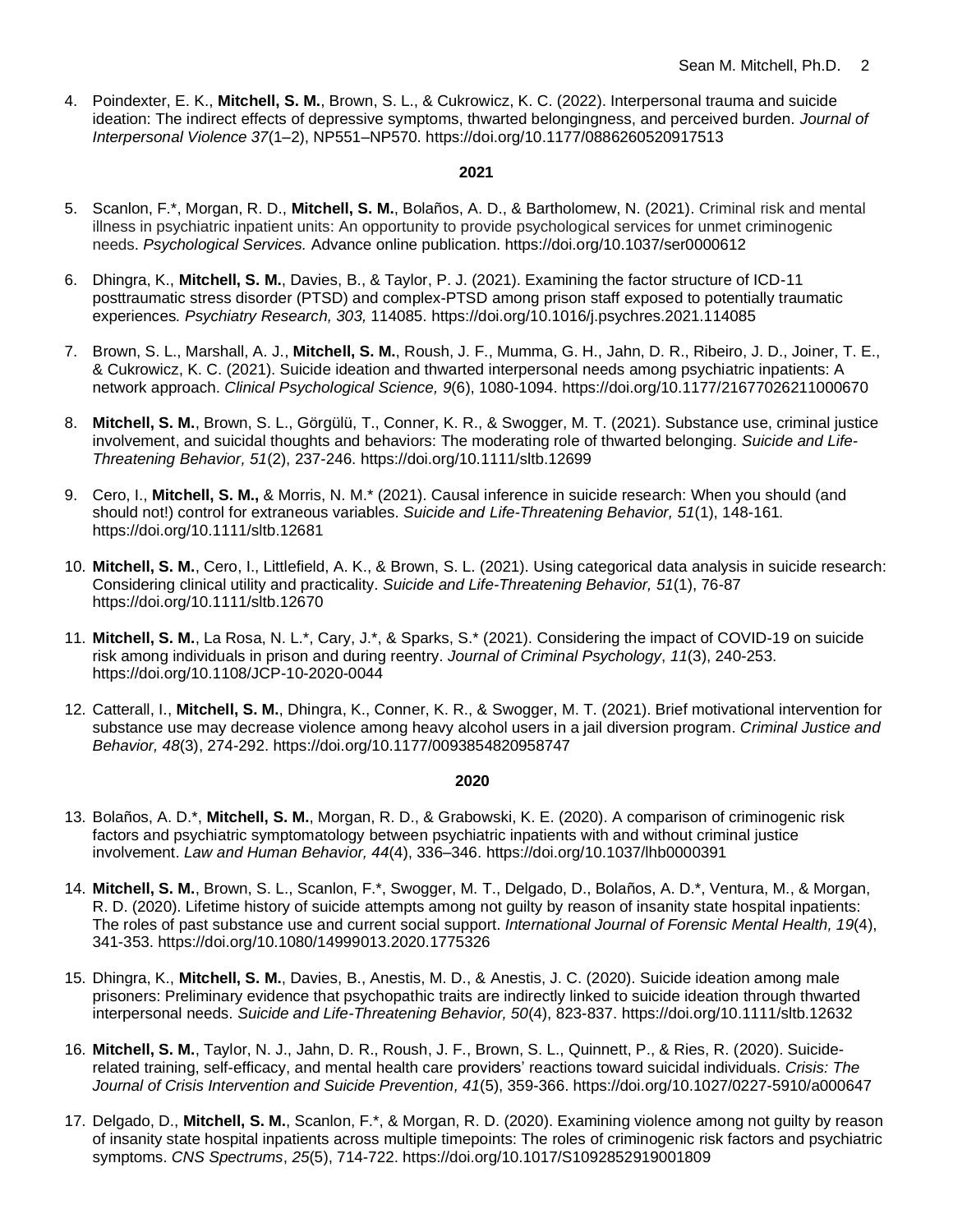18. **Mitchell, S. M.**, Brown, S. L., Roush, J. F., Tucker, R. P., Cukrowicz, K. C., & Joiner, T. E. (2020). The Interpersonal Needs Questionnaire: Statistical considerations for improved clinical application. *Assessment, 27*(3), 621-637. https://doi.org/10.1177/1073191118824660

### **2019**

- 19. **Mitchell, S. M.**, Brown, S. L., Roush, J. F., Bolaños, A. D., Morgan, R. D., & Cukrowicz, K. C. (2019). Do criminal associates impact psychiatric inpatients' social support and interpersonal needs? *Death Studies, 43,* 535-541*.* https://doi.org/10.1080/07481187.2018.1493003
- 20. **Mitchell, S. M.**, Cukrowicz, K. C., Roush, J. F., Brown, S. L., Alquist, J. L., Bolaños, A. D., Morgan, R. D., & Poindexter, E. K. (2019). Thwarted interpersonal needs and suicide ideation distress among psychiatric inpatients: The moderating role of criminal associates. *International Journal of Offender Therapy and Comparative Criminology, 63,* 2138-2156*.* https://doi.org/10.1177/0306624X19842027
- 21. Roush, J. F., Brown, S. L., **Mitchell, S. M.**, & Cukrowicz, K. C. (2019). Experiential avoidance, cognitive fusion, and suicide ideation among psychiatric inpatients: The role of thwarted interpersonal needs. *Psychotherapy Research, 29*, 514-523. https://doi.org/10.1080/10503307.2017.1395923
- 22. Brown, S. L., **Mitchell, S. M.**, Roush, J. F., LaRosa, N. L., & Cukrowicz, K. C. (2019). Rejection sensitivity and suicide ideation among psychiatric inpatients: An integration of two theoretical models. *Psychiatry Research, 272*, 54-60. https://doi.org/10.1016/j.psychres.2018.12.009

- 23. **Mitchell, S. M.**, Brown, S. L., Bolaños, A. D., Rose, B., Delgado, D., Morgan, R. D., Velasquez, S., & Cukrowicz, K. C. (2018). Psychiatric symptoms, criminal risk, and suicidal ideation and attempts among not guilty by reason of insanity state hospital inpatients. *Psychological Services, 15*, 340-348. https://doi.org/10.1037/ser0000209
- 24. **Mitchell, S. M.**, Seegan, P. L., Roush, J. F., Brown, S. L., Sustaíta, M. A., & Cukrowicz, K. C. (2018). Retrospective cyberbullying and suicide ideation: The mediating roles of depressive symptoms, perceived burdensomeness, and thwarted belongingness. *Journal of Interpersonal Violence*, *33*, 2602-2620. https://doi.org/10.1177/0886260516628291
- 25. Roush, J. F., **Mitchell, S. M.**, Brown, S. L., & Cukrowicz, K. C. (2018). Thwarted interpersonal needs mediate the relation between facets of mindfulness and suicide ideation among psychiatric inpatients. *Psychiatry Research*, 265, 167-173. https://doi.org/10.1016/j.psychres.2018.04.026
- 26. Brown, S. L., Roush, J. F., Marshall, A. J., **Mitchell, S. M.**, & Cukrowicz, K. C. (2018). A psychometric investigation of the Painful and Provocative Events Scale: Moving forward. *Archives of Suicide Research, 22*, 628-643. https://doi.org/10.1080/13811118.2017.1392914
- 27. Bartholomew, N. R., Morgan, R. D., **Mitchell, S. M.**, & Van Horn, S. (2018). Criminal thinking, psychiatric symptoms, and recovery attitudes among community mental health patients: An examination of program placement. *Criminal Justice and Behavior, 45*, 195–213*.* https://doi.org/10.1177/0093854817734007
- 28. Roush, J. F., Brown, S. L., Jahn, D. R., **Mitchell, S. M.**, Taylor, N. J., Quinnett, P., & Ries, R. (2018). Mental health professionals' suicide risk assessment and management practices: The impact of fear of suicide-related outcomes and comfort working with suicidal individuals. *Crisis: The Journal of Crisis Intervention and Suicide Prevention, 39,*  55-64. https://doi.org/10.1027/0227-5910/a000478
- 29. Roush, J. F., Cukrowicz, K. C., **Mitchell, S. M.**, Brown, S. L., & Seymour, N. E. (2018). Valued living, life fulfillment, and suicide ideation among psychiatric inpatients: The mediating role of thwarted interpersonal needs. *Journal of Contextual Behavioral Science*, *7*, 8-14. https://doi.org/10.1016/j.jcbs.2017.11.001
- 30. Cukrowicz, K. C., Brown, S. L., **Mitchell, S. M.**, Roush, J. F., & Hirsch, J. K. (2018). Feasibility of assessing suicide ideation and history of suicidal behavior in rural communities. *Suicide and Life-Threatening Behavior*, *48*, 522-530. https://doi.org/10.1111/sltb.12378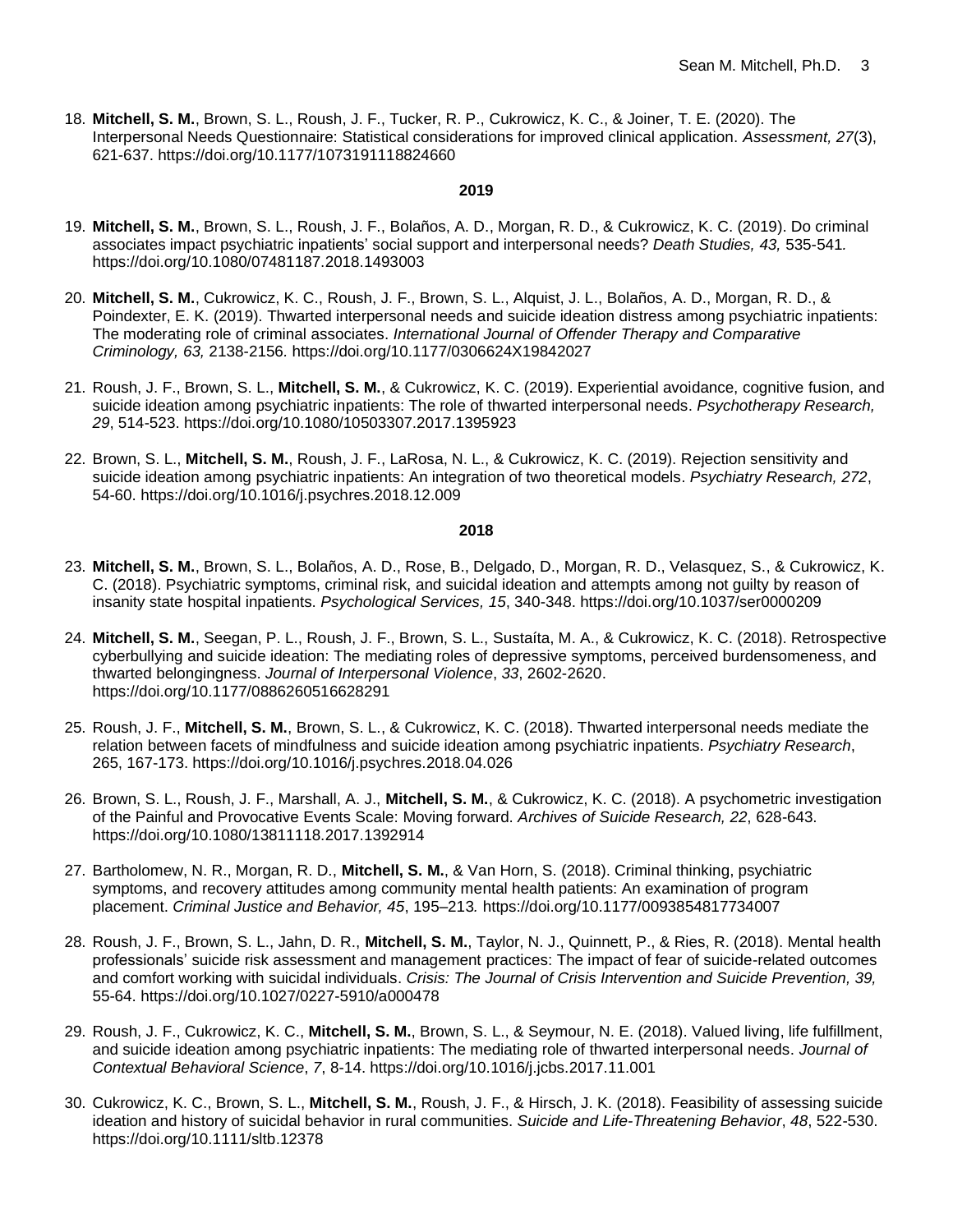- 31. **Mitchell, S. M.**, Brown, S. L., Roush, J. F., Bolaños, A. D., Littlefield, A. K., Marshall, A. J., Jahn, D. R., Morgan, R. D., & Cukrowicz, K. C. (2017). The clinical application of suicide risk assessment: A theory-driven approach. *Clinical Psychology & Psychotherapy*, *24*, 1406-1420. https://doi.org/10.1002/cpp.2086
- 32. Brown, S. L., Roush, J. F., **Mitchell, S. M.,** & Cukrowicz, K. C. (2017). Suicide risk among BDSM practitioners: The role of acquired capability for suicide. *Journal of Clinical Psychology*, *73*, 1642-1654. https://doi.org/0.1002/jclp.22461
- 33. Batastini, A. B., Bolaños, A. D., Morgan, R. D., & **Mitchell, S. M.** (2017). Bias in hiring applicants with mental illness and criminal justice involvement: A follow-up study with employers. *Criminal Justice and Behavior, 44*, 777-795*.* https://doi.org/10.1177/0093854817693663
- 34. **Mitchell, S. M.**, Bartholomew, N. R., Morgan, R. D., & Cukrowicz, K. C. (2017). A preliminary investigation of the Psychological Inventory of Criminal Thinking Styles–Layperson Edition–Short Form. *Criminal Justice and Behavior*, *44*, 756-769. https://doi.org/10.1177/0093854816685591
- 35. Roush, J. F., Brown, S. L., **Mitchell, S. M.**, & Cukrowicz, K. C. (2017). Shame, guilt, and suicide ideation among bondage and discipline, dominance and submission, and sadomasochism practitioners: Examining the role of the interpersonal theory of suicide. *Suicide and Life-Threatening Behavior*, *47*, 129-141. https://doi.org/10.1111/sltb.12267

#### **2016**

- 36. Taylor, N. J., **Mitchell, S. M.**, Roush, J. F., Brown, S. L., Jahn, D. R., & Cukrowicz, K. C. (2016). Thwarted interpersonal needs and suicide ideation: Comparing psychiatric inpatients with bipolar and non-bipolar mood disorders. *Psychiatry Research*, *246,* 161-165. doi:10.1016/j.psychres.2016.09.025
- 37. Morgan R. D., **Mitchell S. M.**, Thoen M. A., Campion, K., Sustaíta, M. A., Bolaños, A. B., & Henderson, S. (2016). Specialty courts: Who's in and are they working? *Psychological Services, 13,* 246-253. https://doi.org/10.1037/ser0000085
- 38. Cheavens, J. S., Cukrowicz, K. C., Hansen, R., & **Mitchell, S. M.** (2016). Incorporating resilience factors into the interpersonal theory of suicide: The role of hope and self-forgiveness in an older adult sample. *Journal of Clinical Psychology, 72,* 58-69*.* https://doi.org/10.1002/jclp.22230

#### **2015**

- 39. **Mitchell, S. M.**, Jahn D. R., Guidry, E. T., & Cukrowicz, K. C. (2015). The relation between video game play and the acquired capability for suicide: An examination of differences by category of video game and gender. *Cyberpsychology, Behavior, and Social Networking, 18,* 757-762*.* https://doi.org/10.1089/cyber.2015.0171
- 40. **Mitchell, S. M.**, Cukrowicz, K. C., Van Allen, J., Seegan, P. L. (2015)*.* The moderating role of hope in the relation between painful and provocative events and acquired capability for suicide. *Crisis: The Journal of Crisis Intervention and Suicide Prevention, 36,* 249-256. https://doi.org/10.1027/0227-5910/a000319
- 41. Jahn, D. R., Cukrowicz, K. C., **Mitchell, S. M.**, Poindexter, E. K., & Guidry, E. T. (2015). The mediating role of perceived burdensomeness in relations between domains of cognitive functioning and indicators of suicide risk. *Journal of Clinical Psychology, 71,* 908-919*.* https://doi.org/10.1002/jclp.22190
- 42. Poindexter, E. K., **Mitchell, S. M.**, Jahn, D. R., Smith, P. N., Hirsch, J. K., & Cukrowicz, K. C. (2015). PTSD symptoms and suicide ideation: Testing the conditional indirect effects of thwarted interpersonal needs and substance use. *Personality and Individual Differences, 77*, 167-172. https://doi.org/10.1016/j.paid.2014.12.043

#### **2014**

43. **Mitchell, S. M.**, Jahn D. R., & Cukrowicz, K. C. (2014). The relation between illegal risk behaviors and acquired capability for suicide*. Crisis: The Journal of Crisis Intervention and Suicide Prevention, 35,* 368-377. https://doi.org/10.1027/0227-5910/a000274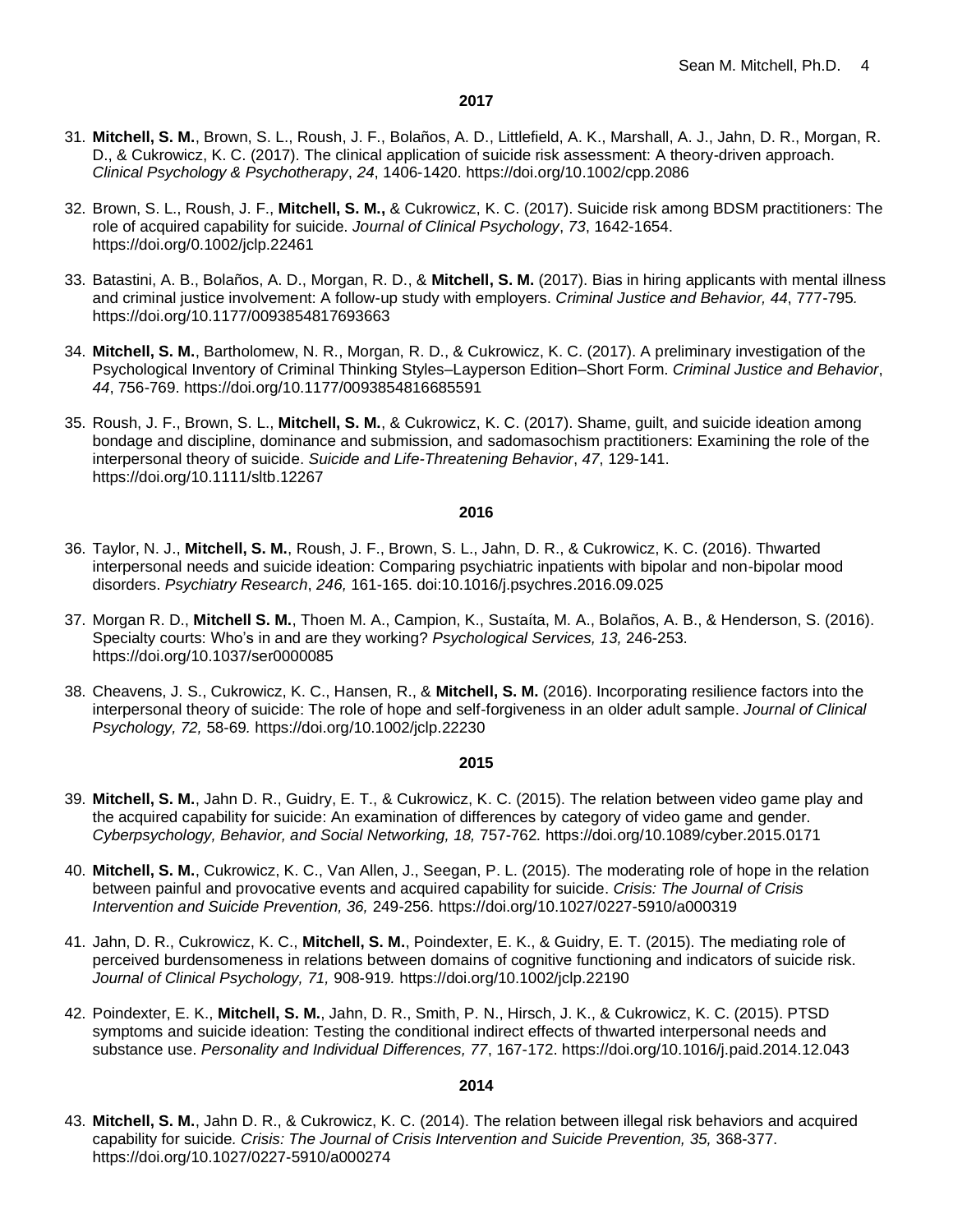#### **BOOK CHAPTERS**

- 1. **Mitchell, S. M.**, Fineran, V., Cary, J. E.\*, Sparks, S.\*, & La Rosa, N. L.\* (in press) Managing suicide risk and nonsuicidal self-injury in jails. In V. B. Rioja, A. Garcia-Mansilla, B. Subedi, & A. Batastini (Eds.), *The oxford handbook of mental health assessment and treatment in jails.* Oxford University Press.
- 2. Delgado, D., **Mitchell, S. M.**, Scanlon, F.\*, & Morgan, R. D. (2021). Examining violence among not guilty by reason of insanity state hospital inpatients across multiple timepoints: The roles of criminogenic risk factors and psychiatric symptoms. In K. Warburton & S. M. Stahl (Eds.), *Decriminalizing mental illness* (pp. 231-240). Cambridge University Press. (Reprinted from "Examining violence among not guilty by reason of insanity state hospital inpatients across multiple timepoints: The roles of criminogenic risk factors and psychiatric symptoms," 2020, *CNS Spectrums, 25*[5], 714-722, https://doi.org/10.1017/S1092852919001809)
- 3. Cukrowicz, K. C., & **Mitchell, S. M.** (2019). Suicide and self-harm in corrections, prevalence and estimates. In R. D. Morgan (Ed.), *The SAGE encyclopedia of criminal* p*sychology* (pp. 1527-1530). Sage Publications. https://doi.org/10.4135/9781483392240.n494
- 4. Mandracchia, J. T., & **Mitchell, S. M.** (2019). Suicide during incarceration. In R. D. Morgan (Ed.), *The SAGE encyclopedia of criminal* p*sychology* (pp. 1519-1522). Sage Publications. https://doi.org/10.4135/9781483392240.n492
- 5. **Mitchell, S. M.**, & Mandracchia, J. T. (2019). Suicide and self-harm in corrections, risk factors for. In R. D. Morgan (Ed.), *The SAGE encyclopedia of criminal* p*sychology* (pp. 1505-1508). Sage Publications. https://doi.org/10.4135/9781483392240.n488

#### **MANUSCRIPTS UNDER REVIEW**

McLean, E., Livingston, T., **Mitchell, S. M.**, & Singer, J. (under review). Public perceptions of grief reactions among family members of incarcerated individuals: A vignette-based experiment.

**Mitchell, S. M.**, Brown, S. L., Moscardini, E. H.\*, LeDuc, M.\*, & Tucker, R. P. (under review). A psychometric evaluation of the Interpersonal Hopelessness Scale among individuals with elevated suicide risk.

Morris, N. M.\*, Ingram, P. B., **Mitchell, S. M.**, & Victor, S. E. (under review). Screening utility of the PHQ-2 and PHQ-9 for depression in college students: Relationships with substantive scales of the MMPI-3.

Petrovic, J.\*, Mills, D., & **Mitchell, S. M.** (under review). Integrating the interpersonal theory of suicide and the dualistic model of passion among adults at risk for suicide.

#### **MANUSCRIPTS IN PREPARATION**

Brown, S. L., Preston, O. C.\*, **Mitchell, S. M.**, & Scott, L. N. (in preparation). Reactive aggression moderates the relation between borderline personality disorder symptoms severity and suicidal and non-suicidal self-injurious urges frequency.

Ingram, P. B., Morris, N. M.\*, Golden, B. L.\*, **Mitchell, S. M.**, & Victor, S. E. (in preparation). Predicting treatment attitudes and behaviors longitudinally with the MMPI-2-RF in college students with depressive symptoms.

Victor, S. E., McClay, M. M.\*, **Mitchell, S. M.**, & Ingram, P. (in preparation). Examining public stigma of nonsuicidal selfinjury: Development and validation of the Stigma of Nonsuicidal Self-Injury (STONSI) scale.

Richardson, L. S.\*, Petrovic, J.\*, Mills, D., **Mitchell, S. M.**, Victor, S. V., & Heath, N. (in preparation). Hazardous drinking amplifies the association between emotion-based impulsivity and suicidal ideation among adults.

Victor, S. E., **Mitchell, S. M.**, & Ingram, P. (in preparation). Depression, self-criticism, and nonsuicidal self-injury: A prospective investigation in young adults.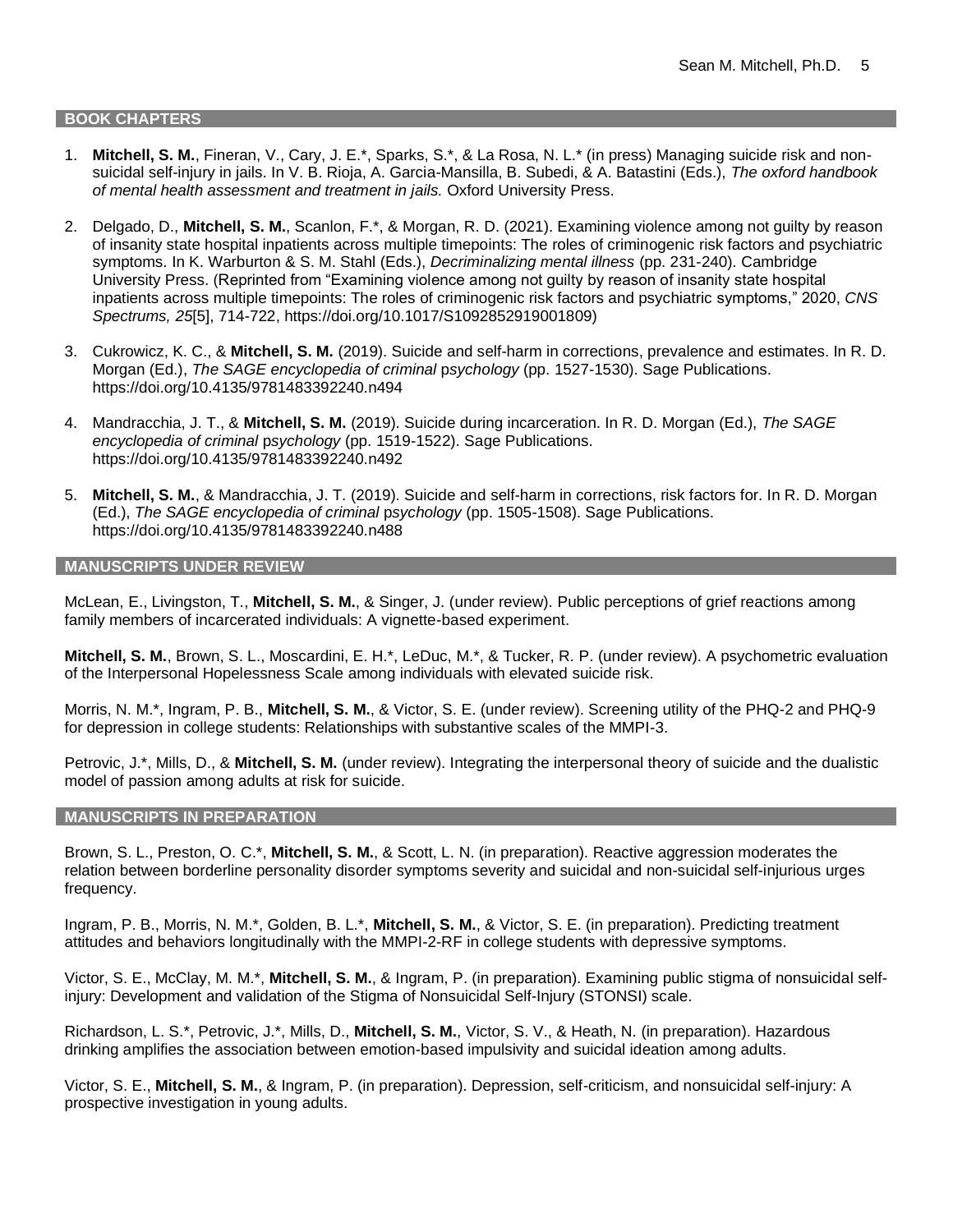- 1. Cary, J. E., Sparks, S., White, C., Boekankamp, D., Jones, K., Thoen, M. A., & **Mitchell, S. M.** (2022, November). The role of police officers' personal history with mental illness in their attitudes towards mental illness. [Poster presentation]. The Association for Behavioral and Cognitive Therapies annual conference, New York, NY.
- 2. McLean, E., Livingston, T., **Mitchell, S. M.**, & Singer, J. (2022, March). Perceptions of grief reactions among family members of incarcerated individuals [Conference paper]. American Psychology-Law Society Annual Meeting, Denver, CO, United States.
- 3. McLean, E., Livingston, T., **Mitchell, S. M.**, & Singer, J. (2022, March). Perceptions of crime severity and stigma towards family members of incarcerated individuals [Conference paper]. American Psychology-Law Society Annual Meeting, Denver, CO, United States.
- 4. McLean, E., Livingston, T., Cabell, Jean. J., **Mitchell, S. M.**, & Singer, J. (2022, November). Grieving the loss of a family member to incarceration: Perceptions of who should seek therapy. [Poster presentation submitted]. The Association for Behavioral and Cognitive Therapies annual conference, New York, NY.
- 5. LeDuc, M., **Mitchell, S. M.**, Moscardini, E. H., Brown, S. L., & Tucker, R. P., (2022, August). A psychometric evaluation of the Interpersonal Hopelessness Scale among individuals with elevated suicide risk. [Poster presentation accepted]. American Psychological Association Annual Meeting, Minneapolis, MN, United States.
- 6. Morris, N. M., Keen, M., **Mitchell, S. M**., Ingram, P. B., & Victor, S. E. (2022, March). Examining the construct validity of the MMPI-3 SUI scale in a sample of depressed college students. [Poster presentation]. Society of Personality Assessment National Conference, Minneapolis, MN, United States.
- 7. Petrovic, J., Mills, D. J., & **Mitchell, S. M.** (2022, May). Establishing the potential benefits of passion among adults at-risk for suicide [Poster presentation]. 2022 Association for Psychological Science Annual Convention, Chicago, IL, United States.
- 8. Sparks, S., White, C., Basoor, E., Cary, J. E., LeDuc, M., La Rosa, N., & **Mitchell, S. M**. (2022, November). The association between perceived social support and suicide ideation distress among psychiatric inpatients: The role of thwarted interpersonal needs. [Poster presentation submitted]. The Association for Behavioral and Cognitive Therapies annual conference, New York, NY.
- 9. White, C., La Rosa, N. L., & **Mitchell, S. M**. (2022, March). Examining the interaction between suicide stigma and thwarted interpersonal needs in relation to suicide ideation among psychiatric inpatients. [Poster presentation]. The Undergraduate Research Conference, Lubbock, TX.

- 10. Brown, S. L., & Scott, L. N. (2021, April). Borderline Personality Disorder, aggression, and suicidal and nonsuicidal self-injurious urges. In **S. M. Mitchell** (Chair), Personality Pathology and suicidal thoughts and behaviors among high-risk groups [Symposium]. American Association of Suicidology Annual Meeting, Portland, OR, United States.
- 11. Cero, I., **Mitchell, S. M.,** & Morris, N. M. (2021, April). Causal inference in suicide research: When you should (and should not!) control for extraneous variables [Invited plenary presentation]. American Association of Suicidology Annual Meeting, Orlando, FL, United States*.*
- 12. Cary, J. E., La Rosa, N. L., Sparks, S., White, C., LeCroy, L., Delgado, D., Bolaños, A., & **Mitchell, S. M.** (2021, April). Do thwarted interpersonal needs mediate the relation between criminogenic risk factors and suicide ideation distress among NGRI inpatients? [Poster presentation]. American Association of Suicidology Annual Meeting, Orlando, FL, United States.
- 13. La Rosa, N. L., Cary, J., Sparks, S., **Mitchell, S. M.**, Brown, S. L., Conner, K. R., & Swogger, M. T. (2021, November). Substance use, current criminal justice involvement, and lifetime suicidal thoughts and behaviors history: The moderating role of thwarted belonging. In M. M. Baer (Chair), Substance misuse and suicidal thoughts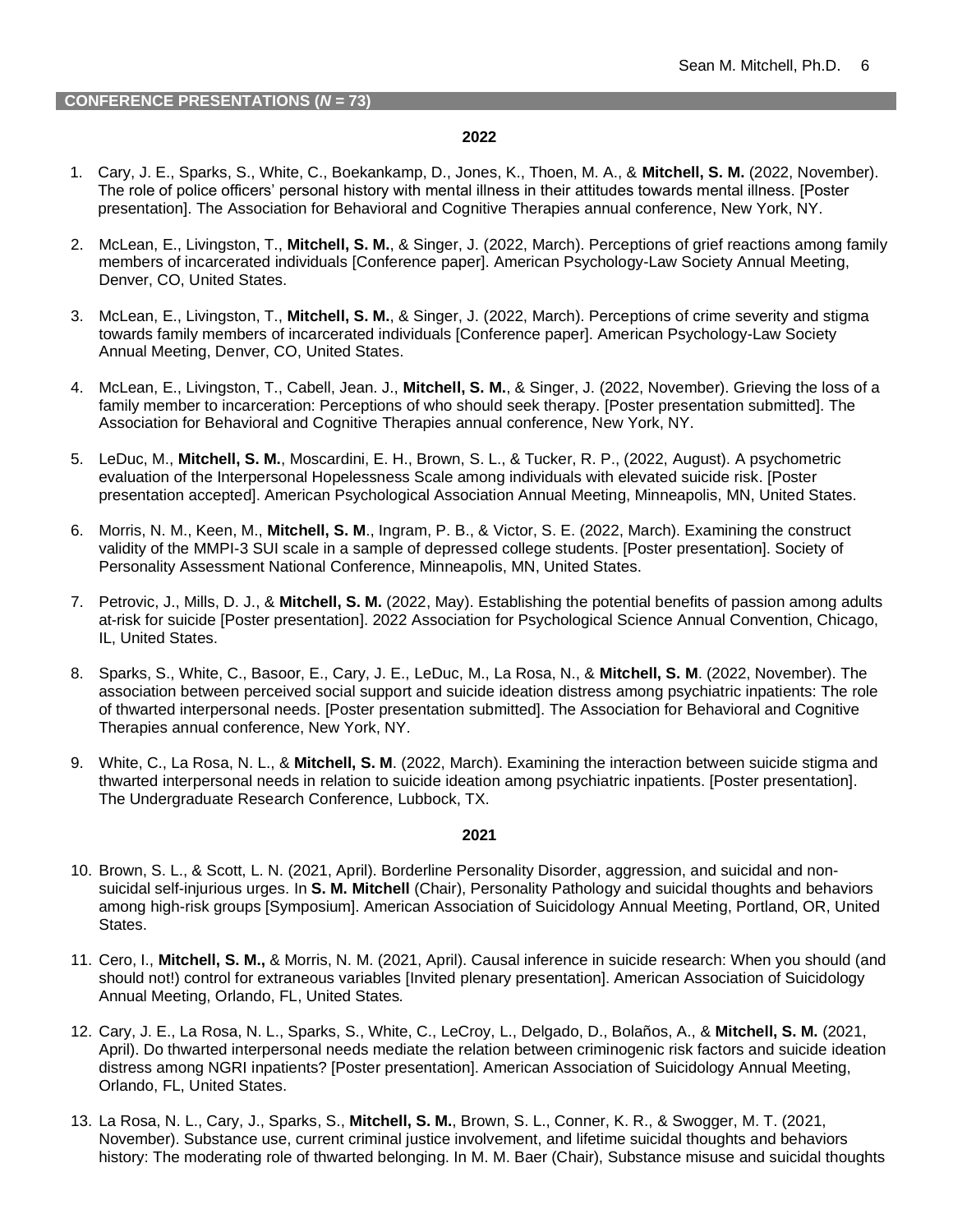and behaviors: Understanding shared risk [Symposium]. Association for Behavioral and Cognitive Therapies Annual Meeting, New Orleans, LA, United States.

- 14. **Mitchell, S. M.**, Brown, S. L., Bolaños, A. D., & Delgado, D. (2021, April). Psychiatric symptoms, criminal risk, and suicidal ideation and attempts among not guilty by reason of insanity state hospital inpatients. In **S. M. Mitchell** (Chair), Personality Pathology and suicidal thoughts and behaviors among high-risk groups [Symposium]. American Association of Suicidology Annual Meeting, Orlando, FL, United States.
- 15. **Mitchell, S. M.**, Cero, I., Littlefield, A. K., & Brown, S. L. (2021, April). Using categorical data analysis in suicide research: Considering clinical utility and practicality [Invited plenary presentation]. American Association of Suicidology Annual Meeting, Orlando, FL, United States*.*
- 16. **Mitchell, S. M.**, Görgülü, T., Dhingra, K., & Swogger, M. T. (2021, April). Depressive symptoms moderate the association between alcohol use and suicide attempt history among people in a jail diversion program. In A. Athey (Chair), Suicidal thoughts and behaviors among youth and adults across different levels of the criminal-legal system [Symposium]. American Association of Suicidology Annual Meeting, Orlando, FL, United States.
- 17. Preston, O. C., Daruwala, S. D., Butterworth, S. E., Anestis, J. C., Green, B. A., & Anestis, M. D., (2021, April). The grim side of narcissism: Examining pathological traits, depression symptoms, and suicidal ideation in two atrisk populations. In **S. M. Mitchell** (Chair), Personality pathology and suicidal thoughts and behaviors among highrisk groups [Symposium]. American Association of Suicidology Annual Meeting, Orlando, FL, United States.
- 18. Richardson, L., Mills, D., **Mitchell, S. M.**, & Victor., S. (2021, April). Risk for addiction moderates the association between emotion-based impulsivity and suicidal ideation among adults [Poster presentation]. American Association of Suicidology Annual Meeting, Orlando, FL, United States.
- 19. Victor, S. E., **Mitchell, S. M.**, & Ingram, P. B. (2021, April). Depression, self-criticism, and nonsuicidal self-injury: A prospective investigation in young adults. Paper presentation as part of the panel, "Mechanisms influencing nonsuicidal self-injury (NSSI) and suicide risk," [Paper presentation]. American Association of Suicidology Annual Meeting, Orlando, FL, United States.
- 20. White, C., La Rosa, N. L., LeCroy, L., **Mitchell, S. M.**, Ingram, P. B., & Victor, S. E. (2021, March). Examining the role of suicide stigma in suicide ideation through thwarted interpersonal needs. [Poster presentation]. Texas Tech University Undergraduate Research Conference, Lubbock, TX, United States.

- 21. Brown, S. L., & Scott, L. N. (2020, April). Examining the role of aggression in the relation between Borderline Personality Disorder and suicidal and non-suicidal self-injurious urges. In **S. M. Mitchell** (Chair), Personality Pathology and suicidal thoughts and behaviors among high-risk groups [Symposium]. American Association of Suicidology Annual Meeting, Portland, OR, United States, (canceled due to COVID-19).
- 22. Dhingra, K., **Mitchell, S. M.**, Davies, B., Anestis, M. D., & Anestis, J. C. (2020, April). Suicide ideation among male prisoners: Preliminary evidence that psychopathic traits are indirectly linked to suicide ideation through thwarted interpersonal needs. In **S. M. Mitchell** (Chair), Personality Pathology and suicidal thoughts and behaviors among high-risk groups [Symposium]. American Association of Suicidology Annual Meeting, Portland, OR, United States, (canceled due to COVID-19).
- 23. Dhingra, K., & **Mitchell, S. M.** (2020, June). Do psychiatric profiles or criminal thinking best distinguish suicide attempts from non-suicidal self-injury among male prisoners? [Oral presentation]. International Society for the Study of Self-Injury Annual Meeting, Vienna, Austria. (canceled due to COVID-19).
- 24. Görgülü, T., **Mitchell, S. M.**, Dhingra, K., & Swogger, M. T. (2020, April). Depression moderates the association between substance use and suicide attempts in justice-involved people [Poster presentation]. American Association of Suicidology Annual Meeting, Portland, OR, United States, (canceled due to COVID-19).
- 25. **Mitchell, S. M.**, Brown, S. L., & Delgado, D. (2020, April). Psychiatric symptoms, criminal risk, and suicidal ideation and attempts among not guilty by reason of insanity state hospital inpatients. In **S. M. Mitchell** (Chair), Personality Pathology and suicidal thoughts and behaviors among high-risk groups [Symposium]. American Association of Suicidology Annual Meeting, Portland, OR, United States, (canceled due to COVID-19).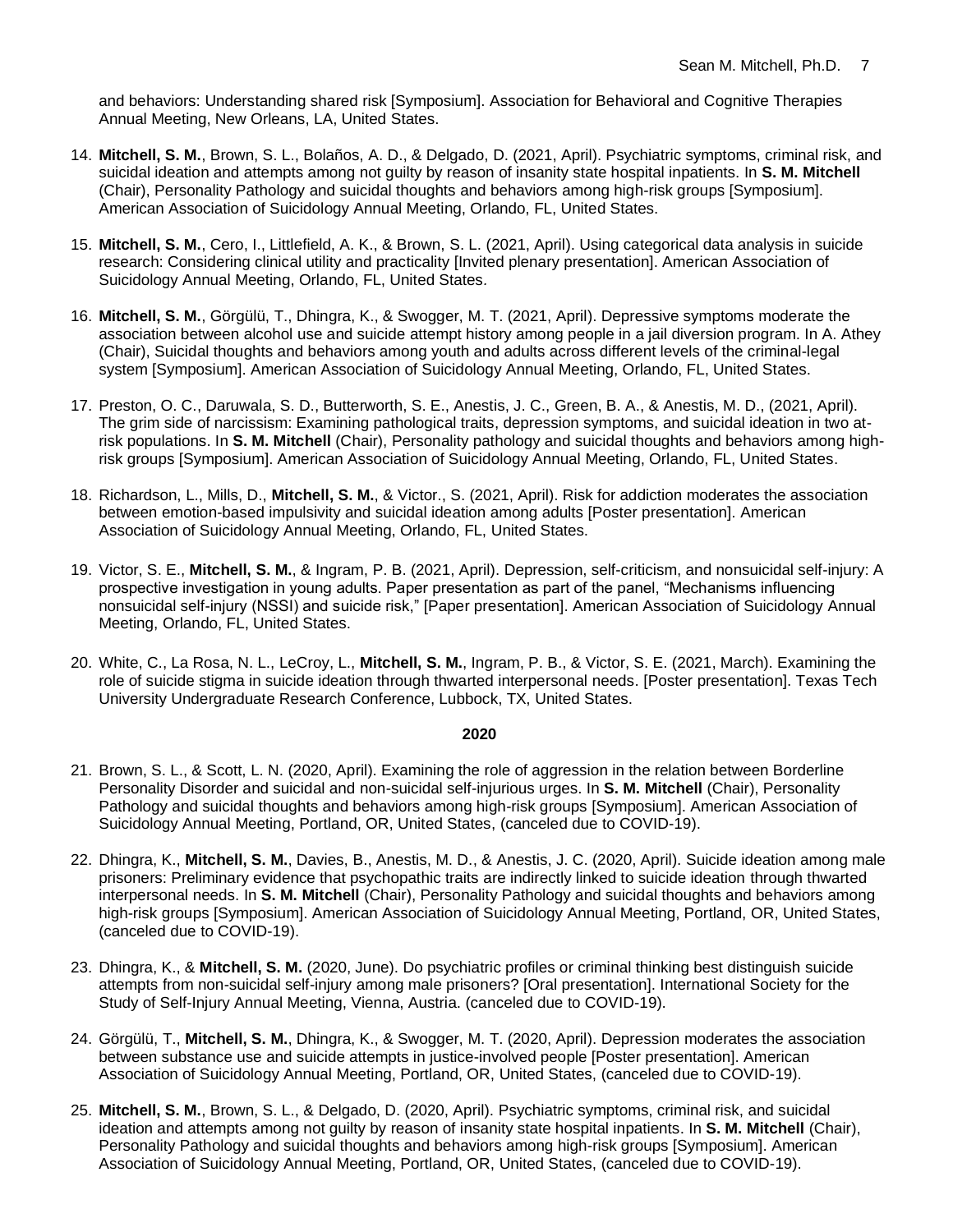- 26. Morris, N. M., Ingram, P. B., Golden, B., **Mitchell, S. M.**, & Victor, S. E. (2020, June). Predicting Treatment Attitudes and Behaviors Longitudinally among College Students with Depressive Symptoms on the MMPI-2-RF and MMPI-3 [Oral presentation]. MMPI Workshops & Annual Symposium Meeting. Minneapolis, MN, United States.
- 27. Preston, O. C., Daruwala, S. D., Butterworth, S. E., Anestis, J. C., & Anestis, M. D., (2020, April). The role of pathological narcissism in the relationship between depression symptoms and suicide ideation. In **S. M. Mitchell** (Chair), Personality pathology and suicidal thoughts and behaviors among high-risk groups [Symposium]. American Association of Suicidology Annual Meeting, Portland, OR, United States, (canceled due to COVID-19).
- 28. Victor, S. E., Ingram, P. B., **Mitchell, S. M.**, Morris, N. M., & Golden, B. L. (2020, April). Stigma of suicide attempt (STOSA) scale: Validation and examination in relation to lived experience of suicide and suicide-related disclosures in a diverse sample of young adults [Paper presentation]. American Association of Suicidology Annual Meeting, Portland, OR, United States.

- 29. Brown, S. L., **Mitchell, S. M.**, Roush, J. F., LaRosa, N. L., & Cukrowicz, K. C. (2019, April). Rejection sensitivity and suicide ideation: A consideration of two theoretical models [Poster presentation]. American Association of Suicidology Annual Meeting, Denver, CO, United States.
- 30. **Mitchell, S. M.**, Brown, S. L., Roush, J. F., Tucker, R. P., Belzeski, H. L., & Cukrowicz, K. C. (2019, April). The Interpersonal Needs Questionnaire: Improved clinical application among psychiatric outpatients [Poster presentation]. American Association of Suicidology Annual Meeting, Denver, CO, United States.

#### **2018**

- 31. Delgado, D., **Mitchell, S. M.**, McManus, T., & Horon, R. (2018, March). Understanding the relationship between self-injury and violence toward others[Paper presentation]. American Psychology-Law Society Annual Meeting, Memphis, TN, United States.
- 32. Horon, R., **Mitchell, S. M.**, Delgado, D., McManus, T., & Benton, E. A. (2018, April). Using measures in correctional settings to improve suicide risk formulation and intervention [Workshop]. American Association of Suicidology Annual Meeting, Washington, D.C., United States.
- 33. La Rosa, N., Brown, S. L., Seymour, N. E., McClay, M. M., **Mitchell, S. M.**, Seegan, P. L., Sustaíta, M. A., & Cukrowicz, K. C. (2018, April). The moderating role of pessimism in the relation between peer victimization, thwarted interpersonal needs, and suicide ideation [Poster presentation]. Association of Suicidology Annual Meeting, Washington, D.C., United States.
- 34. **Mitchell, S. M.**, Brown, S. L., Roush, J. F., Alquist, J. L., Bolaños, A. D., Morgan, R. D., & Cukrowicz, K. C. (2018, April). Thwarted interpersonal needs and suicide ideation distress among psychiatric inpatients: The moderating effects of criminal associates [Poster presentation]. American Association of Suicidology Annual Meeting, Washington, D.C., United States.
- 35. **Mitchell, S. M.**, Brown, S. L., Roush, J. F., Littlefield, A. K., Marshall, A. J., & Cukrowicz, K. C. (2018, April). Statistical and clinical considerations of assessing thwarted interpersonal needs among psychiatric inpatients. In J. F. Roush (Chair), Theory-driven approaches to suicide risk assessment and conceptualization among psychiatric inpatients [Symposium]. American Association of Suicidology Annual Meeting, Washington, D.C., United States.

- 36. Delgado, D., Bolaños, A. D., Rose, B., **Mitchell, S. M.**, Velasquez, S., Bauchowitz, A., … Morgan, R. D. (2017, May). Criminogenic risk factors among forensic psychiatric inpatients [Poster presentation]. American Psychiatric Association Annual Meeting, San Diego, CA, United States.
- 37. Delgado, D., Bolaños, A. D., **Mitchell, S. M.,** Rose, B., McDermott, B., Velasquez, S., … Morgan, R. D. (2017, March). Criminogenic risk factors among forensic psychiatric inpatients [Poster presentation]. Forensic Mental Health Association Conference Annual Meeting, Monterey, CA, United States.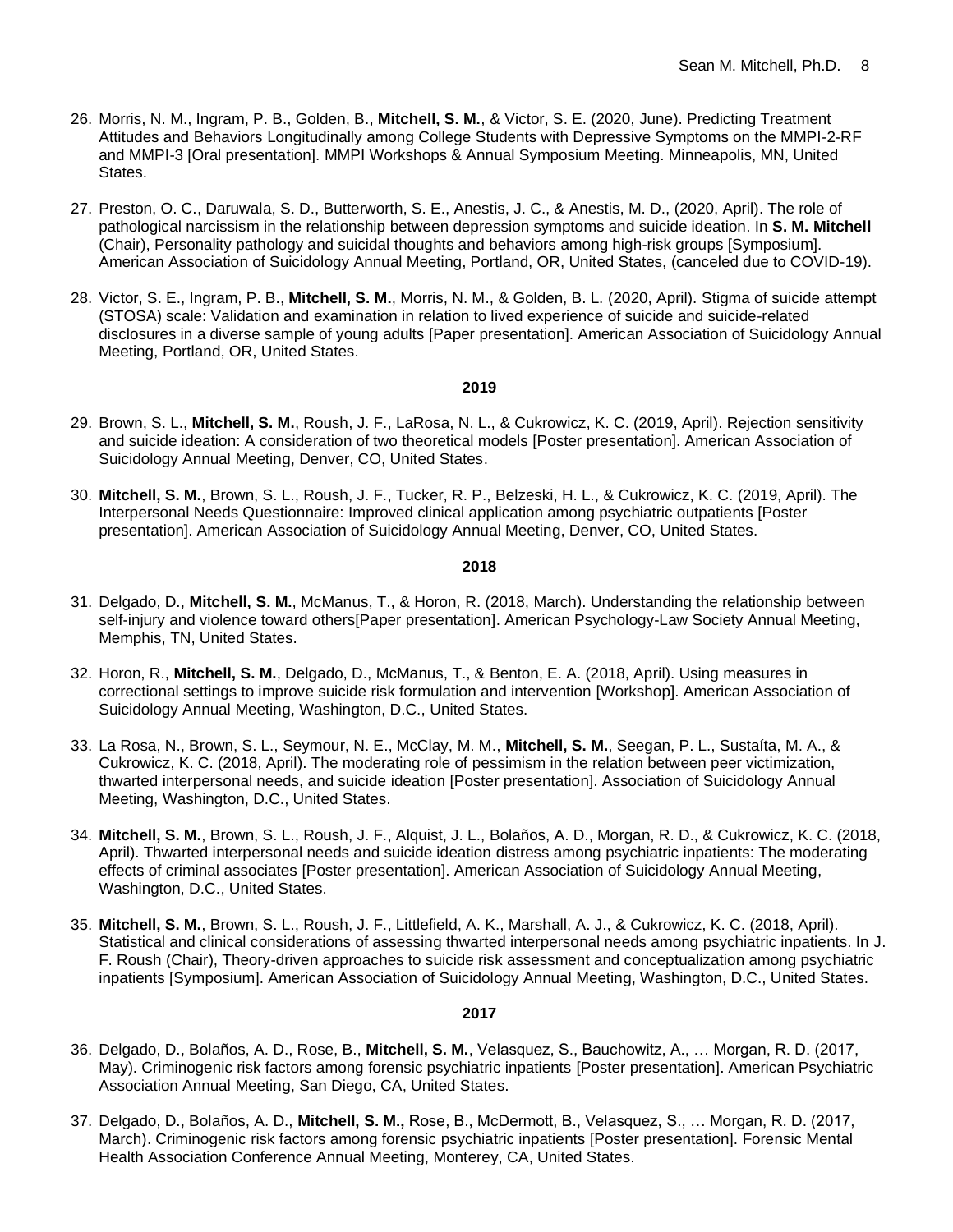- 38. Delgado, D., **Mitchell, S. M.**, Broderick, C., & Morgan, R. D. (2017, March). Inpatient violence and criminal risk factors. In R. D. Morgan (Chair), Criminal risk in a forensic mental health sample: Identifying prevalence, risk, and needs [Symposium]. American Psychology-Law Society Annual Meeting, Seattle, WA, United States.
- 39. Bolaños, A. D., Morgan, R. D., Delgado, D., & **Mitchell, S. M.** (2017, March). Psychiatric and criminogenic risk: Comparing psychiatric inpatients to offenders who plead not guilty by reason of insanity. In R. D. Morgan (Chair), Criminal risk in a forensic mental health sample: Identifying prevalence, risk, and needs [Symposium]. American Psychology-Law Society Annual Meeting, Seattle, WA, United States.
- 40. Brown, S. L., Cukrowicz, K. C., **Mitchell, S. M.**, Seymour, N., & Roush, J. F. (2017, April). Pain catastrophizing and acquired capability for suicide in rural west Texas: A Project FRONTIER study [Poster presentation]. American Association of Suicidology Annual Meeting, Phoenix, AZ, United States.
- 41. **Mitchell, S. M.**, Rose, B., Bolaños, A. D., Delgado, D., & Morgan, R. D. (2017, March). What does criminal risk tell us about suicide risk? In R. D. Morgan,(Chair), Criminal risk in a forensic mental health sample: Identifying prevalence, risk, and needs [Symposium]. American Psychology-Law Society Annual Meeting, Seattle, WA, United States.
- 42. Seymour, N.S., Hicks, K., Anderson, A. J., **Mitchell, S. M.**, Seegan, P. L., Sustaita, M. A., Brown, S. L., & Cukrowicz, K.C. (2017, April). Peer victimization and suicide ideation: The mediating roles of social support, depression, and anxiety [Poster presentation]. American Association of Suicidology Annual Meeting, Phoenix, AZ, United States.

- 43. Bolaños, A. D., Morgan, R. D., & **Mitchell, S. M.** (2016, June). Psychiatric and criminogenic risk: Comparing psychiatric inpatients to offenders who plead not guilty by reason of insanity. In R. D. Morgan (Chair), Treating justice-involved persons with mental illness in forensic, correctional, and community settings [Symposium]. International Association of Forensic Mental Health Services Annual Meeting, New York, NY, United States.
- 44. Brown, S. L., **Mitchell, S. M.**, Hancock, D., Roush, J. F., Seymour, N., & Cukrowicz, K. C., (2016, April). Personal stigma related to depression and death ideation in older adults: Examining the role of interpersonal risk factors and hopelessness [Poster presentation]. American Association of Suicidology Annual Meeting, Chicago, IL, United States.
- 45. Brown, S. L., Roush, J. F., **Mitchell, S. M.**, & Cukrowicz, K. C., (2016, April). Suicide risk among BDSM practitioners: The role of the interpersonal theory of suicide. In A. Cole (Chair), Recent advances and future direction in minority suicide [Symposium]. American Association of Suicidology Annual Meeting, Chicago, IL, United States.
- 46. **Mitchell, S. M.**, Bolaños, A. D., Brown, S. L., Roush, J. F., Morgan, R. D., & Cukrowicz, K. C. (2016, April). Adaptive functioning and perceived burdensomeness among psychiatric inpatients [Poster presentation]. American Association of Suicidology Annual Meeting, Chicago, IL, United States.
- 47. Roush, J. F., Seegan, P. L., Brown, S. L., **Mitchell, S. M.**, Sustaíta, M. A., & Cukrowicz, K. C., (2016, April). The protective role of optimism in the relation between peer victimization and suicide ideation [Poster presentation]. American Association of Suicidology Annual Meeting, Chicago, IL, United States.
- 48. Seymour, N. E., Brown, S. L., Roush, J. F., **Mitchell, S. M.**, & Cukrowicz, K. C. (2016, October). The relation between disclosure and suicide ideation among LGBTQ and non-LGBTQ BDSM practitioners: The role of thwarted interpersonal needs [Poster presentation]. Association for Behavioral and Cognitive Therapies Annual Meeting, New York City, NY, United States.
- 49. Taylor, N., **Mitchell, S. M.**, Roush, J. F., Brown, S. L., Jahn, D. R., & Cukrowicz, K. C. (2016, April). Thwarted interpersonal needs and suicide ideation: Comparing psychiatric inpatients with bipolar and unipolar mood disorders [Poster presentation]. American Association of Suicidology Annual Meeting, Chicago, IL, United States.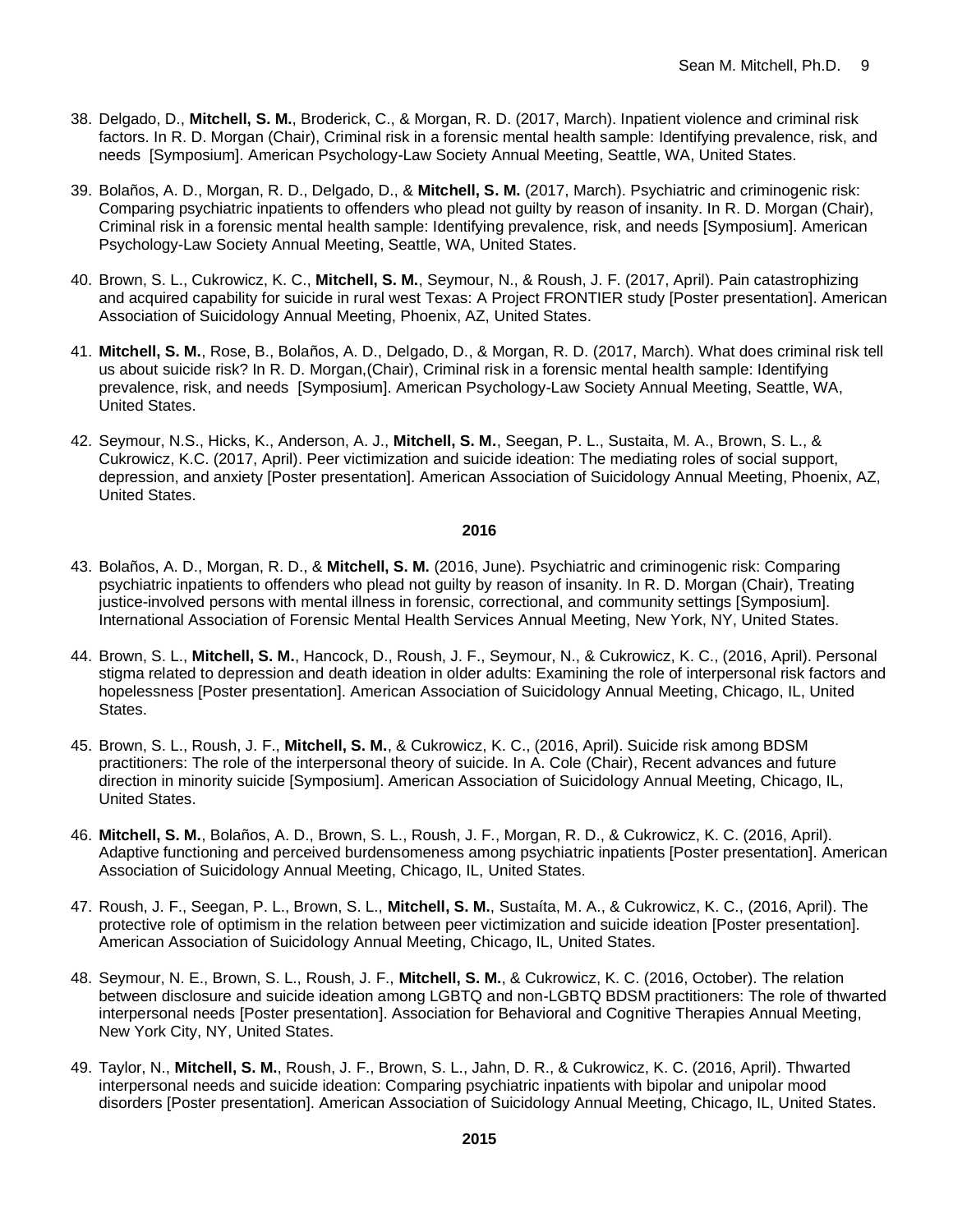- 50. Brown, S. L., Roush, J. F., **Mitchell, S. M.**, Hamlin, L. J., Robitschek, C., & Cukrowicz, K. C. (2015, November). Personal growth initiative mediates the relation between hope and risk factors for suicide ideation [Poster presentation]. Association for Behavioral and Cognitive Therapies Annual Meeting, Chicago, IL, United States.
- 51. Bolaños, A. D., Morgan, R. D., **Mitchell, S. M.**, & Grabowski, K. E. (2015, June). Shared risk factors among persons with mental illness who are and are not criminal justice involved. In R. D. Morgan (Chair), Treating offenders with mental illness: Current research perspectives. Symposium presented at the annual meeting of North American Correctional and Criminal Justice Psychology Bi-annual Meeting, Ottawa, Canada.
- 52. Fang, J. Q., **Mitchell, S. M.**, Seegan, P. L., Sustaíta, M. A., Brown, S. L., & Cukrowicz, K. C. (2015, April). Sensation seeking as a mediator of the relation between alcohol use and acquired capability for suicide [Poster presentation]. American Association of Suicidology Annual Meeting, Atlanta, GA, United States.
- 53. Grabowski, K. E., **Mitchell, S. M.**, Bolaños, A. D., Morgan, R. D., & Hunter, J. (2015, June). The relation between perceived burdensomeness and suicidal ideation: A comparison of persons with mental illness who are and are not criminal justice involved [Poster presentation]. North American Correctional and Criminal Justice Psychology Bi-annual Meeting, Ottawa, Canada, United States.
- 54. Jahn, D. J., Cukrowicz, K. C., Meoff, D., **Mitchell, S. M.**, Poindexter, E. K., & Guidry, E. T. (2015, March). An examination of suicide risk factors in psychiatric inpatients with psychotic disorders [Poster presentation]. International Congress on Schizophrenia Research Annual Meeting, Colorado Springs, CO, United States.
- 55. **Mitchell, S. M.**, Seegan, P. L., Sustaíta, M. A., & Cukrowicz, K. C. (2015, April). Peer victimization and the interpersonal theory of suicide. In C. Wolford-Clevenger (Chair), Understanding the connection between interpersonal violence and suicide risk [Symposium]. Association of Suicidology Annual Meeting, Atlanta, GA, United States.
- 56. Morgan, R. D., **Mitchell, S. M.**, Thoen, M., Sustaíta, M. A., Bolaños, A. D., & Campion, K. (2015, March). Specialty courts: Who's in and are they working? In R. D. Morgan (Chair), Working to improve correctional practice: Assessing risk, community intervention, and understanding resistance [Symposium]. American Psychology and Law Society Annual Meeting, San Diego, CA, United States.
- 57. Nuñez, M., **Mitchell, S. M.**, Van Horn, S. A., Bolaños, A. D., & Morgan, R. D. (2015, June). The relation between hopelessness and mental health recovery attitudes in individuals with and without criminal justice involvement [Poster presentation]. North American Correctional and Criminal Justice Psychological Conference Bi-annual Meeting, Ottawa, Ontario, Canada, United States.
- 58. Poindexter, E. K., Brown, S. L., Roush, J. F., **Mitchell, S. M.**, & Cukrowicz, K. C. (2015, April). Interpersonal trauma and suicide ideation: A serial mediation approach informed by the interpersonal theory of suicide. In C. Wolford-Clevenger (Chair), Understanding the connection between interpersonal violence and suicide risk [Symposium]. American Association of Suicidology Annual Meeting, Atlanta, GA, United States.

- 59. Batastini, A. B., Morgan, R. D., Bolaños, A. D., & **Mitchell, S. M.** (2014, August). Employer attitudes toward hiring applicants with mental illness and criminal justice involvement: A follow-up study [Poster presentation]. American Psychological Association Annual Meeting, Washington, D.C, United States, United States.
- 60. Brown, S. L., **Mitchell, S. M.**, Roush, J. F., Hamlin, L. J., & Cukrowicz, K. C. (2014, November). An examination of the interpersonal theory of suicide in a Hispanic/Latino sample [Poster presentation]. Association for Behavioral and Cognitive Therapies Annual Meeting, Philadelphia, PA, United States.
- 61. **Mitchell, S. M.**, & Cukrowicz, K. C. (2014, August). Painful and provocative events as a moderator between hope and acquired capability for suicide [Poster presentation]. American Psychological Association Annual Meeting, Washington, D.C., United States.
- 62. **Mitchell, S. M.**, Jahn, D. R., Guidry, E. T., & Cukrowicz, K. C. (2014, April). The relation between video game play and suicide risk factors [Poster presentation]. American Association of Suicidology Annual Meeting, Los Angeles, CA, United States.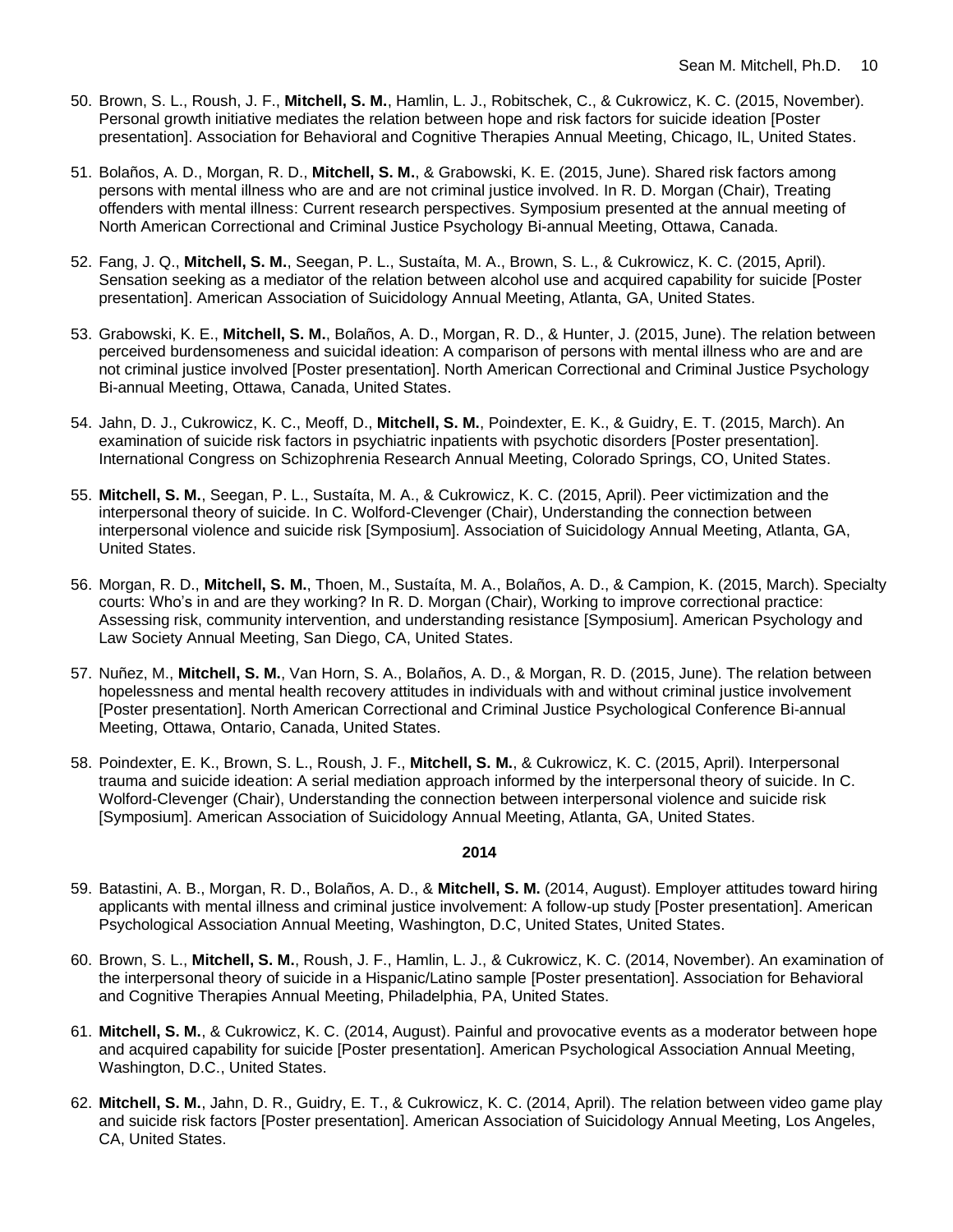- 63. Poindexter, E. K., **Mitchell, S. M.**, Jahn, D. J., & Cukrowicz, K. C. (2014, August). Moderated mediation: Thwarted interpersonal needs, substances, and PTSD predicting suicide ideation [Poster presentation]. American Psychological Association Annual Meeting, Washington, D.C., United States.
- 64. Roush, J. F., **Mitchell, S. M.**, Brown, S. L., Boyd, K. L., & Cukrowicz, K. C. (2014, April). The protective role of hope within the interpersonal theory of suicide among Hispanic/Latino Americans [Poster presentation]. American Association of Suicidology Annual Meeting, Los Angeles, CA, United States.

- 65. Guidry, E. T., **Mitchell, S. M.**, Jahn, D. R., Stevens, J. M., & Cukrowicz, K. C. (2013, November). A study of the relation between hours spent playing cooperative video games and perceived burdensomeness [Poster presentation]. Association for Behavioral and Cognitive Therapies Annual Meeting, Nashville, TN, United States.
- 66. Jahn, D. R., **Mitchell, S. M.**, Poindexter, E. K., & Cukrowicz, K. C. (2013, April). Suicide ideation, depression, and mental health treatment in college students [Poster presentation]. American Association of Suicidology Annual Meeting, Austin, TX, United States.
- 67. **Mitchell, S. M.**, Jahn, D. R., Poindexter, E. K., Khazem, L. R., & Cukrowicz, K. C. (2013, November). Involvement with criminal persons as a mediator of the relation between antisocial personality traits and thwarted belonging [Poster presentation]. Association for Behavioral and Cognitive Therapies Annual Meeting, Nashville, TN, United States.
- 68. Poindexter, E. K., Jahn, D. R., **Mitchell, S. M.**, & Cukrowicz, K. C. (2013, April). Perceived burdensomeness and thwarted belongingness mediate the relations between PTSD symptoms and suicide ideation. In P. N. Smith (Chair), The effects of trauma, negative life events, and thwarted interpersonal needs on suicidal ideation [Symposium]. Association of Suicidology Annual Meeting, Austin, TX, United States.

#### **2012**

69. Gross, N. R., Morgan, R. D., & **Mitchell, S. M.** (2012, August). Criminal thinking as a moderator between psychiatric symptoms and psychiatric hospitalization [Poster presentation]. American Psychological Association Annual Meeting, Orlando, FL, United States.

#### **2011**

- 70. Gross, N. R., **Mitchell, S. M.**, Gutierrez, M., & Morgan, R. D. (2011, August). Criminal thinking and psychiatric presentation: A comparison of offenders with mental illness and psychiatric patients [Poster presentation]. American Psychological Association Annual Meeting, Washington, D.C., United States.
- 71. Jahn, D. R., Poindexter, E. K., Stevens, J. M., **Mitchell, S. M.**, & Cukrowicz, K. C. (2011, April). The mediating effect of perceived burdensomeness on the relation between self-perceived health and death ideation in older adults [Poster presentation]. American Association of Suicidology Annual Meeting, Portland, OR, United States.
- 72. **Mitchell, S. M.**, Romani, C. J., & Morgan, R. D. (2011, August). Criminal thinking: A link between self-injurious behavior and mood disorders in offenders with mental illness [Poster presentation]. American Psychological Association Annual Meeting, Washington, D.C, United States.

#### **2010**

73. Day, L. E., **Mitchell, S. M.**, Davenport, K. L., Serna-McDonald, C. C., & Morgan, R. D. (2010, August). Offenders' with mental illness refusal of mental health treatment [Poster presentation]. American Psychological Association Annual Meeting, San Diego, CA, United States.

### **OTHER RESEARCH AND PROFESSIONAL PRESENTATIONS**

1. **Mitchell, S. M.** (2021, May). Professional trajectories: From graduate School, to postdoctoral fellowship, to tenure track [Invited presentation]. The Center for the Study and Prevention of Suicide T32 Postdoctoral Fellowship Meeting, University of Rochester Medical Center, Rochester, NY, United States.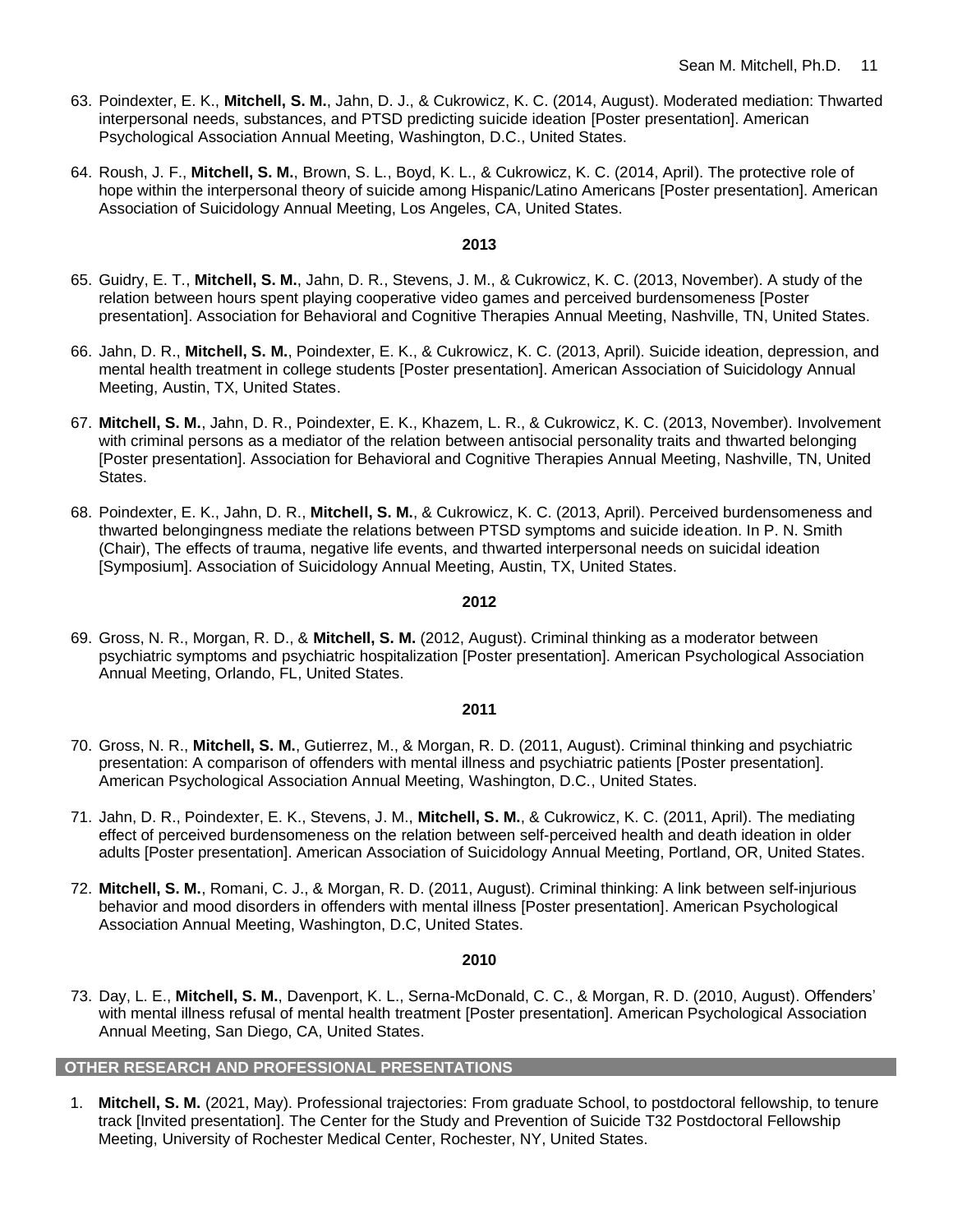- 2. **Mitchell, S. M.**, & Thoen, M. A. (2021, March). Evaluation of a crisis intervention training program among police officers and recruits [Invited symposium presentation]. Texas Tech University Engaged Scholarship Symposium, Lubbock, TX, United States.
- 3. **Mitchell, S. M.** (2017, April). Suicide risk among high-risk populations and clinician training [Symposium presentation]. The monthly Texas Tech University Human Development and Family Studies Colloquium Series, Lubbock, TX, United States.

| <b>GRANTS AND AWARDS</b>            |                                                                                                                                                                                                                                                                                                                 |  |
|-------------------------------------|-----------------------------------------------------------------------------------------------------------------------------------------------------------------------------------------------------------------------------------------------------------------------------------------------------------------|--|
| 2022-2024                           | American Rescue Plan Act, Contracted Through the TTU Health Sciences Center<br>Title: Family Intervention for Suicide Prevention in Primary Care within a Zero Suicide<br>Framework<br>Role: Co-Project Director<br>Status: Funded 2022-2024 (\$1,476,659 total; TTU subcontracted funding to be<br>determined) |  |
| 2020-2021                           | National Institute of Mental Health Clinical Loan Repayment Program (L30 MH120575)<br>Title: Suicide prevention across the criminal justice system: What can be done about<br>intersecting public health crises?<br>Role: PI<br>Status: Funded 2020-2021 (\$20,165)                                             |  |
| 2020                                | <b>American Psychological Association</b><br>Early Career Grant to Support Community Workshops<br>Title: Improving community supervision outcomes with psychologically informed best practices<br>(PI: Ashley Batastini, Ph.D.)<br>Role: Co-I<br>Status: Funded 2020 (\$2,505)                                  |  |
| 2019-2021                           | National Institute of Mental Health Clinical Loan Repayment Program (L30 MH120575)<br>Title: Preventing suicide among high-risk individuals: Identifying population-specific risk factors<br>and predicting increases in risk over time<br>Role: PI<br>Status: Funded 2019-2021 (\$42,064)                      |  |
| <b>GRANT AND AWARD APPLICATIONS</b> |                                                                                                                                                                                                                                                                                                                 |  |
| 2022                                | <b>American Psychological Foundation</b>                                                                                                                                                                                                                                                                        |  |

| 2022 | <b>American Psychological Foundation</b><br>Title: Prolonged Grief Among the Suicide Bereaved: The Roles of Stigma, Shame, and<br>Perceived Social Support (PI: Michael LeDuc, M.A.Ed, M.A.)<br>Role: Co-PI<br>Status: Submitted                                                                                                    |
|------|-------------------------------------------------------------------------------------------------------------------------------------------------------------------------------------------------------------------------------------------------------------------------------------------------------------------------------------|
| 2022 | <b>American Psychological Foundation</b><br>Title: The Effects of Workplace Responses to Suicide Ideation Disclosure on Treatment-<br>Seeking Attitudes, Suicide Ideation Disclosure, and Suicide Stigma among Police Officers (PI:<br>Julianne Cary, M.A.)<br>Role: Co-PI<br>Status: Declined by funder (2021); Resubmitted (2022) |
| 2022 | <b>National Institute of Aging (R15)</b><br>Title: Reducing suicide risk among older adult caregivers: Adapting, implementing, and<br>evaluating dialectical behavior therapy skills training interventions (MPI: Jonathan Singer, Ph.D.)<br>Role: MPI<br>Status: Submitted                                                         |
| 2021 | National Institute of Mental Health Clinical Loan Repayment Program<br>Title: Suicide prevention across the criminal justice system: What can be done about<br>intersecting public health crises?                                                                                                                                   |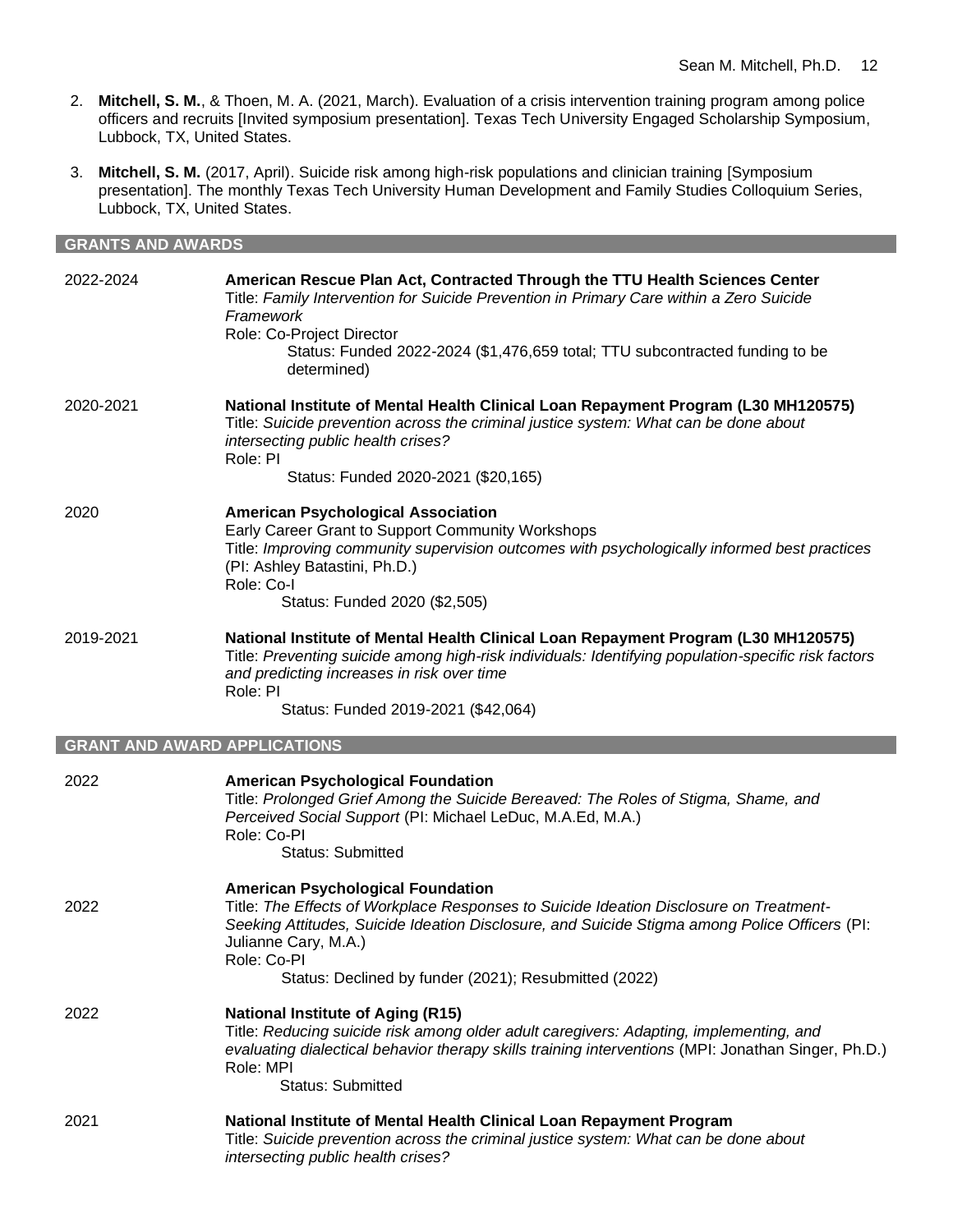|      | Role: PI<br>Status: Renewal application submitted                                                                                                                                                                                                                                                           |
|------|-------------------------------------------------------------------------------------------------------------------------------------------------------------------------------------------------------------------------------------------------------------------------------------------------------------|
| 2021 | <b>American Foundation for Suicide Prevention</b><br>Title: From jail to the community: Understanding suicide risk and reintegration<br>Role: PI<br>Status: Declined by funder (2019, 2020, 2021)                                                                                                           |
| 2021 | <b>National Institute of Justice</b><br>Title: Dynamic Moderators of Recidivism Risk and Re-Offending Among Justice-Involved Youth:<br>Examining Resilience, Child Adversity, Neuropsychology, Mental Health, and Demographics<br>(Co-PI: Adam Schmidt, Ph.D.)<br>Role: Co-PI<br>Status: Declined by funder |
| 2021 | <b>American Psychological Foundation</b><br>Title: The Impact of Research Procedures on Mental Health and Suicide-Related Disclosure<br>Role: PI<br>Status: Declined by funder                                                                                                                              |
| 2020 | <b>CH Foundation</b><br>Title: Evaluation of a crisis intervention training program among police officers and recruits<br>Role: PI<br>Status: Declined by funder                                                                                                                                            |
| 2020 | <b>Military Suicide Research Consortium</b><br>Title: Improving the clinical utility of assessments linked to increased suicide risk among military<br>service members and veterans<br>Role: PI<br>Status: Letter of intent declined by funder                                                              |
| 2016 | <b>American Foundation for Suicide Prevention</b><br>Title: Suicide behind bars: A longitudinal study of suicide risk among jail inmates (PI: Robert<br>Morgan, Ph.D.)<br>Role: Co-I<br>Status: Declined by funder                                                                                          |

## **AD HOC REVIEWS**

## **Publons profile: <https://publons.com/researcher/1688851/sean-mitchell/>**

## **Ad Hoc Reviewer for Academic Journals**

| Archives of Suicide Reserach                     | <b>BMC Psychiatry</b>                                             |
|--------------------------------------------------|-------------------------------------------------------------------|
| Journal of Clinical Psychology                   | <b>Psychological Services</b>                                     |
| Cyberpsychology, Behavior, and Social Networking | Journal of Counseling Psychology                                  |
| Death Studies                                    | Journal of Criminal Psychology                                    |
| <b>Psychiatry Research</b>                       | Journal of Personality Assessment                                 |
| Suicide and Life-Threatening Behavior            | <b>Biological Psychiatry</b>                                      |
| Criminal Justice and Behavior                    | Journal of Psychopathology and Behavioral Assessment              |
| Journal of Interpersonal Violence                | Crisis: The Journal of Crisis Intervention and Suicide Prevention |
| Journal of Forensic Psychology and Practice      | Psychology Research and Behavior Management                       |
| <b>Clinical Psychological Science</b>            | Journal of Forensic Psychiatry and Psychology                     |

## **Ad Hoc Reviewer for Conference Presentations**

American Association of Suicidology (2018-2020)

## **STATISTICS COURSES COMPLETED**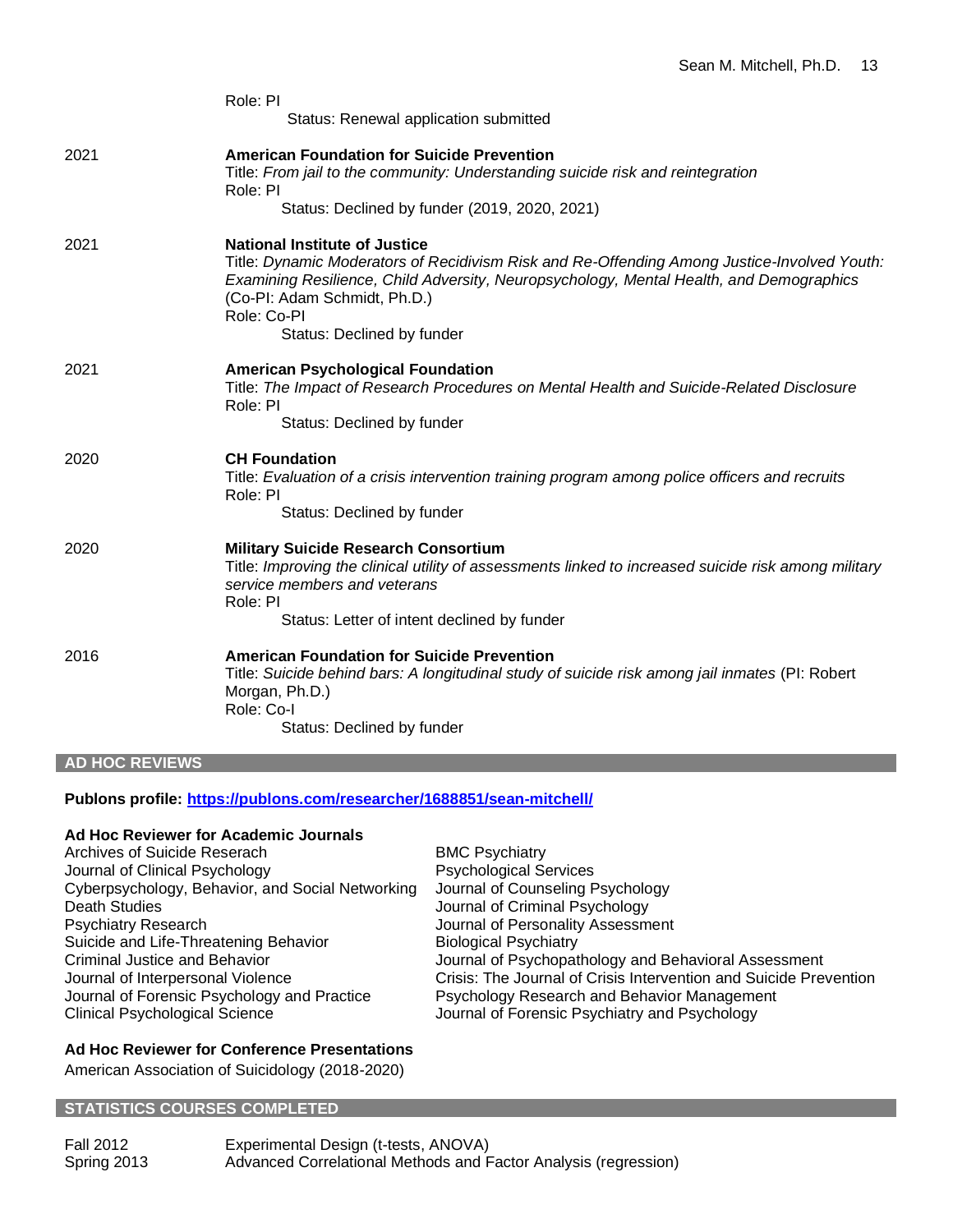| Spring 2014      | <b>Structural Equation Modeling</b>                           |
|------------------|---------------------------------------------------------------|
| <b>Fall 2015</b> | <b>Categorical Data Analysis</b>                              |
| Spring 2016      | <b>Hierarchical Linear Modeling</b>                           |
| <b>Fall 2016</b> | Advanced Multivariate Statistics for Psychologists            |
| Spring 2017      | Psychometrics and Item Response Theory (audited course)       |
| <b>Fall 2018</b> | Advanced Methods in Health Services Research (audited course) |
| Spring 2019      | Structural Equation Modeling II (audited course)              |

## **TEACHING AND SUPERVISION EXPERIENCE**

| 08/2021-Present            | Instructor of Record, Graduate-level Introduction to Psychotherapeutic Intervention and<br><b>Management</b><br>Texas Tech University, Department of Psychological Sciences |
|----------------------------|-----------------------------------------------------------------------------------------------------------------------------------------------------------------------------|
|                            |                                                                                                                                                                             |
| 01/2021-Present            | Instructor of Record, Graduate-level Introduction to Clinical Psychology<br>Texas Tech University, Department of Psychological Sciences                                     |
| 08/2020-Present            | Instructor of Record, Graduate-level Preparation for Internship in Clinical Psychology<br>Texas Tech University, Department of Psychological Sciences                       |
| 01/2020-Present            | Instructor of Record, Undergraduate-level Statistical Methods<br>Texas Tech University, Department of Psychological Sciences                                                |
| 08/2019-12/2019            | Instructor of Record, Graduate-level Cognitive Behavioral Therapy<br>Texas Tech University, Department of Psychological Sciences                                            |
| $09/2017 - 05/2018$        | <b>Doctoral Student Clinical Supervisor</b><br>Center for Behavioral Medicine, University of Missouri-Kansas City, Department of Psychiatry                                 |
| 11/2017                    | <b>Guest Lecturer</b><br>Center for Behavioral Medicine, University of Missouri-Kansas City, Department of Psychiatry                                                       |
| $08/2013 - 05/2015$        | Instructor of Record, Undergraduate-level General Psychology<br>Texas Tech University, Department of Psychological Sciences                                                 |
| 06/2014 - 07/2014          | Instructor of Record, Undergraduate-level Personality Psychology<br>Texas Tech University, Department of Psychological Sciences                                             |
| $06/2012 - 08/2012$        | <b>Tutor</b><br>Texas Tech University, Marsha Sharp Center for Student-Athlete Services                                                                                     |
| <b>CLINICAL EXPERIENCE</b> |                                                                                                                                                                             |

| $08/2018 - 08/2019$ | <b>Monroe County Pretrial Services</b><br><b>Title: Clinical Interviewer</b><br>Setting: Outpatient pretrial office, Rochester, NY<br>Population: Adults with substance use and legal problems                                                                                                                                                                   |
|---------------------|------------------------------------------------------------------------------------------------------------------------------------------------------------------------------------------------------------------------------------------------------------------------------------------------------------------------------------------------------------------|
| $08/2017 - 08/2018$ | Center for Behavioral Medicine (APA-Accredited Predoctoral Internship)<br>Title: Forensic Track Predoctoral Clinical Intern<br>Setting: State hospital, Kansas City, MO<br>Population: Adult inpatients adjudicated incompetent to stand trial and individuals involved in the<br>criminal justice system ordered to complete court-ordered pretrial evaluations |
| $04/2016 - 06/2017$ | <b>Lubbock County Court Residential Treatment Center</b><br>Title: Psychologist-in-Training<br>Setting: Correctional residential treatment center, Lubbock, TX<br>Population: Adult inpatient probationers with psychiatric and/or substance use disorders                                                                                                       |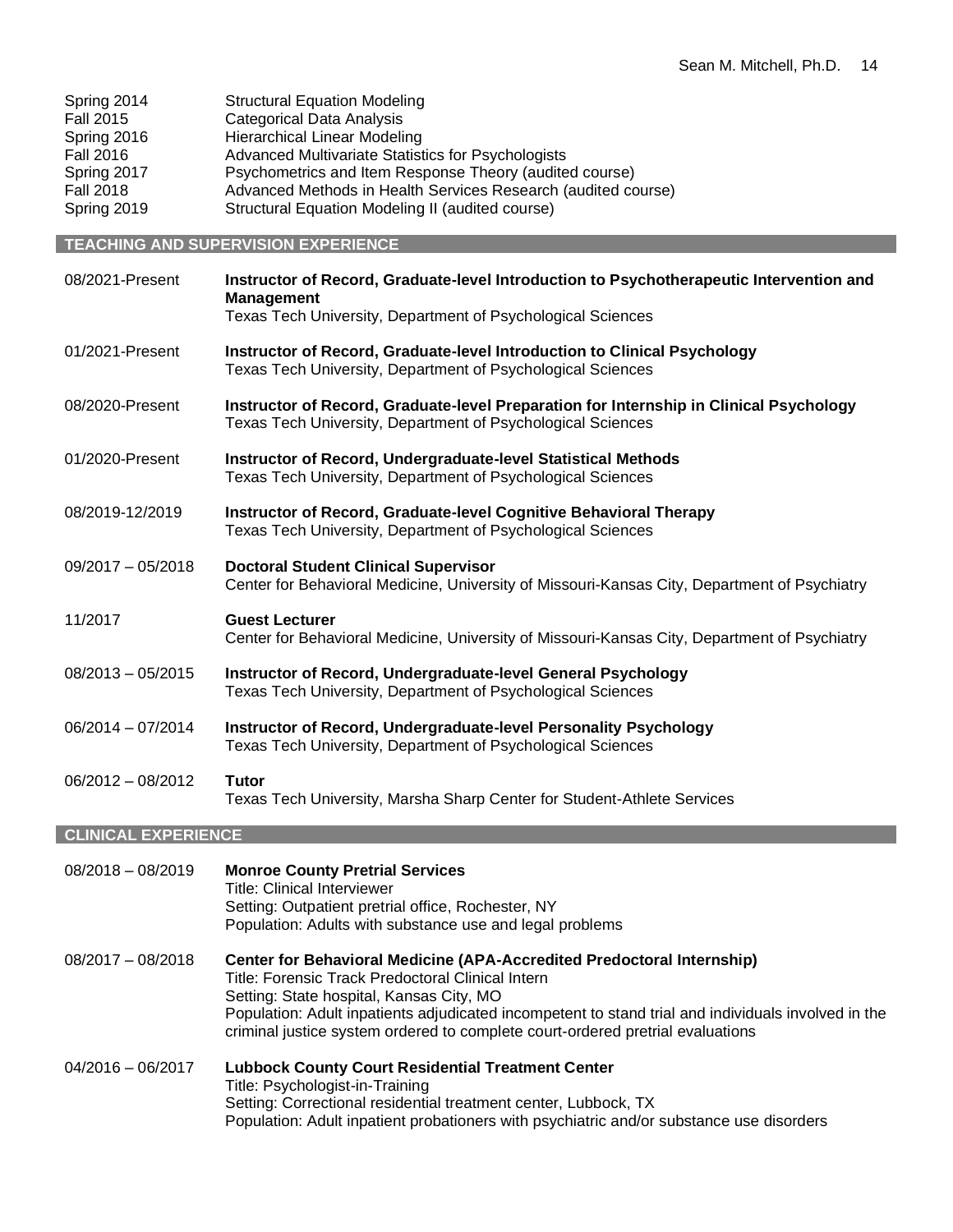06/2015 – 06/2017 **Lubbock-Crosby County Community Supervision and Corrections Department Adult Probation Office** Title: Psychologist-in-training Setting: Probation outpatient clinic, Lubbock, TX Population: Adult probationers with psychiatric and/or substance use disorders 07/2014 – 08/2015 **StarCare Specialty Health System** Title: Psychologist-in-training Setting: Community mental health center, Lubbock, TX Population: Adults and children with and without intellectual and developmental disabilities 08/2013 – 05/2016 **Texas Tech University Psychology Clinic** Title: Psychologist-in-training Setting: Psychology department outpatient clinic, Lubbock, TX Population: Adults, couples, families, and children from the university and community 08/2013 – 12/2013 **Covenant Medical Center Behavioral Health Unit** Title: Clinical Interviewer Setting: Acute inpatient psychiatric unit, Lubbock, TX Population: Adult psychiatric inpatients with elevated suicide risk

## **CLINICAL PRESENTATIONS**

- 1. **Mitchell, S. M.** (2021, March). Addressing and preventing suicide in community corrections. In Batastini, A. B. (Chair), *Improving community supervision outcomes with psychologically informed best practices* [National virtual workshop presentation]*.* Funded by the American Psychological Association Early Career Grant to Support Community Workshops.
- 2. **Mitchell, S. M.** (2016, October). Documentation of suicide risk assessment in medical settings. In Roush, J. F. (Chair), *Suicide risk assessment and management in medical settings.* Symposium conducted at the Grand Rounds presented to the Department of Internal Medicine, Texas Tech University Health Sciences Center, Lubbock, TX.
- 3. **Mitchell, S. M.**, & Nina MacLean (2016, August). *Suicide risk screening assessment, referrals, and documentation for probation employees.* Symposium presented at the Annual Staff Meeting at Lubbock-Crosby County Community Supervision and Corrections Department Adult Probation Office, Lubbock, TX.

#### **PROFESSIONAL TRAINING**

| $09/2020 - 05/2021$ | <b>Texas Tech University Institute for Inclusive Excellence</b><br>A program that is a partnership between the Division of Diversity, Equity, and Inclusion, the<br>Teaching Learning, and Professional Development Center, and the Center for Global<br>Communication. This institute aims to promote understanding the value of academic<br>diversity and enhance inclusive pedagogies.             |
|---------------------|-------------------------------------------------------------------------------------------------------------------------------------------------------------------------------------------------------------------------------------------------------------------------------------------------------------------------------------------------------------------------------------------------------|
| $09/2017 - 07/2018$ | <b>Center for Behavioral Medicine Supervision Seminar</b><br>Weekly didactic seminar and supervision by a licensed psychologist of predoctoral interns'<br>$\bullet$<br>supervision of practicum student trainees.                                                                                                                                                                                    |
| $09/2017 - 07/2018$ | <b>Center for Behavioral Medicine Didactic Seminar Series</b><br>Didactic seminars and training in the following areas: ethics, behaviorism, cognitive<br>$\bullet$<br>behavior therapy, dialectical behavior therapy, acceptance and commitment therapy,<br>compassion-focused therapy, competency to stand trial, thought disorders,<br>psychopharmacology. Each seminar ranged from 4 to 10 hours. |
| 04/2018             | Military Suicide Research Consortium Pre-Conference Research Training Day<br>8-hour training day including presentations about military suicide research initiatives and<br>$\bullet$<br>mentoring sessions from experts in suicide prevention research hosted by the American<br>Association of Suicidology, Washington, D.C.                                                                        |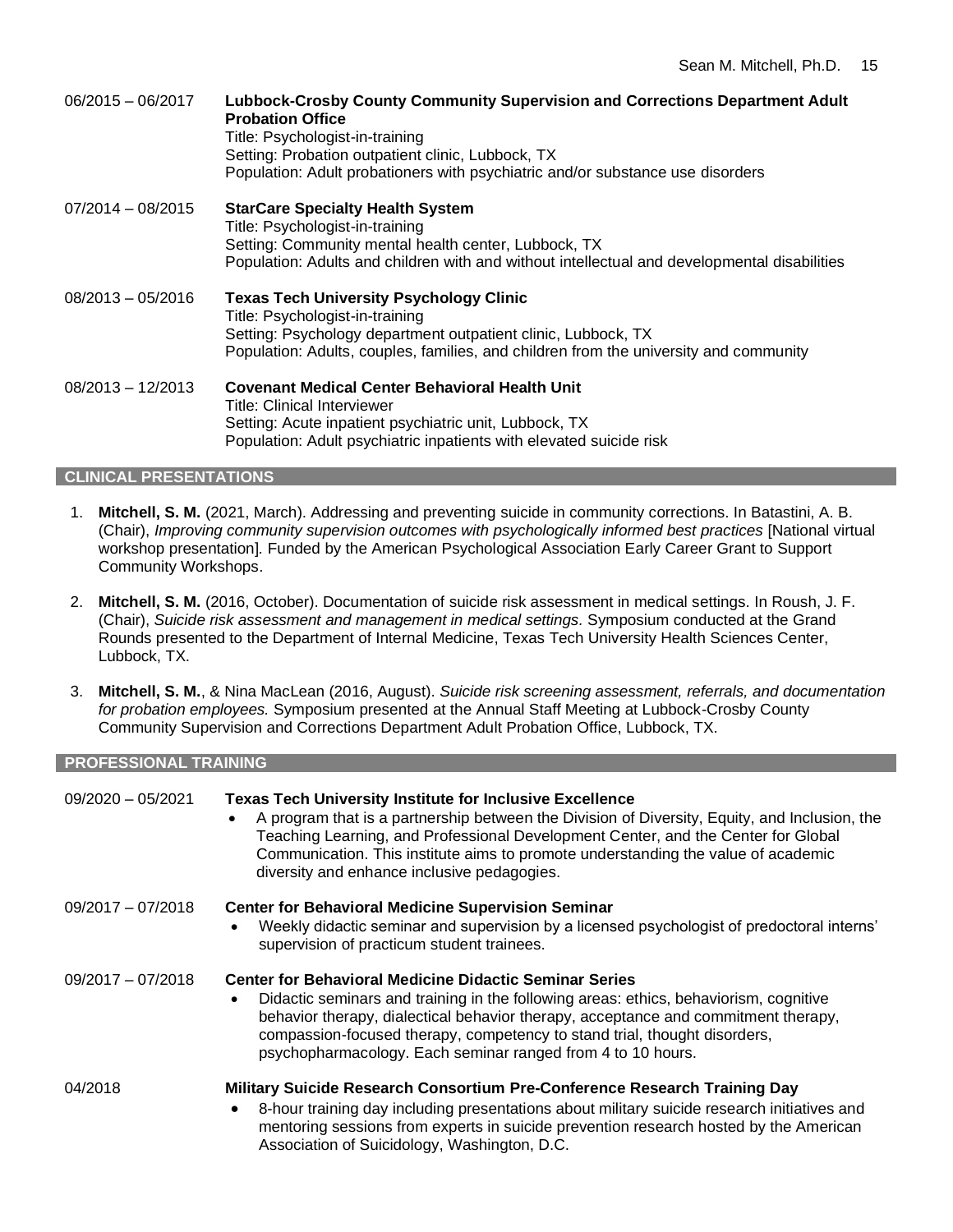| 07/2016                          | <b>Cognitive Behavior Therapy (CBT) for Depression Workshop</b><br>16-hour experiential workshop on the essentials of CBT for depression, including evidence-<br>based, CBT methods for individualized conceptualization hosted by the Beck Institute,<br>Denver, CO |
|----------------------------------|----------------------------------------------------------------------------------------------------------------------------------------------------------------------------------------------------------------------------------------------------------------------|
| $02/2016 - 04/2016$              | <b>Advanced Training in Motivational Interviewing (MI)</b><br>16-hour experiential workshop on MI for use in mental health and medical settings hosted<br>by the Texas Tech University Health Sciences Center, Lubbock, TX                                           |
| 04/2015                          | <b>Hierarchical Linear Modeling Workshop</b><br>4-hour workshop hosted by the American Association of Suicidology, Atlanta, GA                                                                                                                                       |
| 06/2011 – Present                | <b>Collaborative Institutional Training Initiative Program</b><br>Online research ethics training for social and behavioral investigators                                                                                                                            |
|                                  | <b>LOCAL PROFESSIONAL INVOLVEMENT &amp; SERVICE ROLES</b>                                                                                                                                                                                                            |
| $2021 -$ Present                 | <b>Diversity Committee</b><br>Department of Psychological Sciences, Texas Tech University                                                                                                                                                                            |
| $2021 -$ Present                 | <b>Course Supervisor, Undergraduate-Level Abnormal Psychology</b><br>Department of Psychological Sciences, Texas Tech University                                                                                                                                     |
| 2020 – 2021                      | <b>Statistical Consultant</b><br>Department of Psychological Sciences, Texas Tech University                                                                                                                                                                         |
| 2016                             | <b>Student Chairperson of the Curriculum Design Committee</b><br>Department of Psychological Sciences, Texas Tech University                                                                                                                                         |
| $2013 - 2014$                    | Member of the Clinical Psychology Diversity Committee<br>Department of Psychological Sciences, Texas Tech University                                                                                                                                                 |
| $2014 - 2018$                    | <b>Student Advisory Board Representative of Clinical Council</b><br>Department of Psychological Sciences, Texas Tech University                                                                                                                                      |
| $2010 - 2012$                    | Vice President and Secretary of Psi Chi: National Honor Society in Psychology<br>Department of Psychological Sciences, Texas Tech University Chapter                                                                                                                 |
| $2010 - 2012$                    | Vice President and Secretary of Psychology Club<br>Department of Psychological Sciences, Texas Tech University                                                                                                                                                       |
| <b>PROFESSIONAL ASSOCIATIONS</b> |                                                                                                                                                                                                                                                                      |
| 2015 – Present<br>2013 – Present | Association for Contextual and Behavioral Sciences<br>Association for Behavioral and Cognitive Therapies                                                                                                                                                             |

- 2012 2021 American Association of Suicidology
- 2009 Present American Psychological Association
- 2009 Present Association for Psychological Science

## **HONORS AND AWARDS**

| 2022 | APA Assessment Community Student Poster Award, Presentation Coauthor<br>American Psychological Association Divisions 5, 12, and 40                 |
|------|----------------------------------------------------------------------------------------------------------------------------------------------------|
| 2022 | <b>Texas Tech University Outstanding Faculty Mentor Award</b><br>Center for Transformative Undergraduate Experiences (TrUE), Texas Tech University |
| 2021 | <b>Outstanding Reviewer, Emerald Literati Awards</b><br>Awarded by Emerald Publishing                                                              |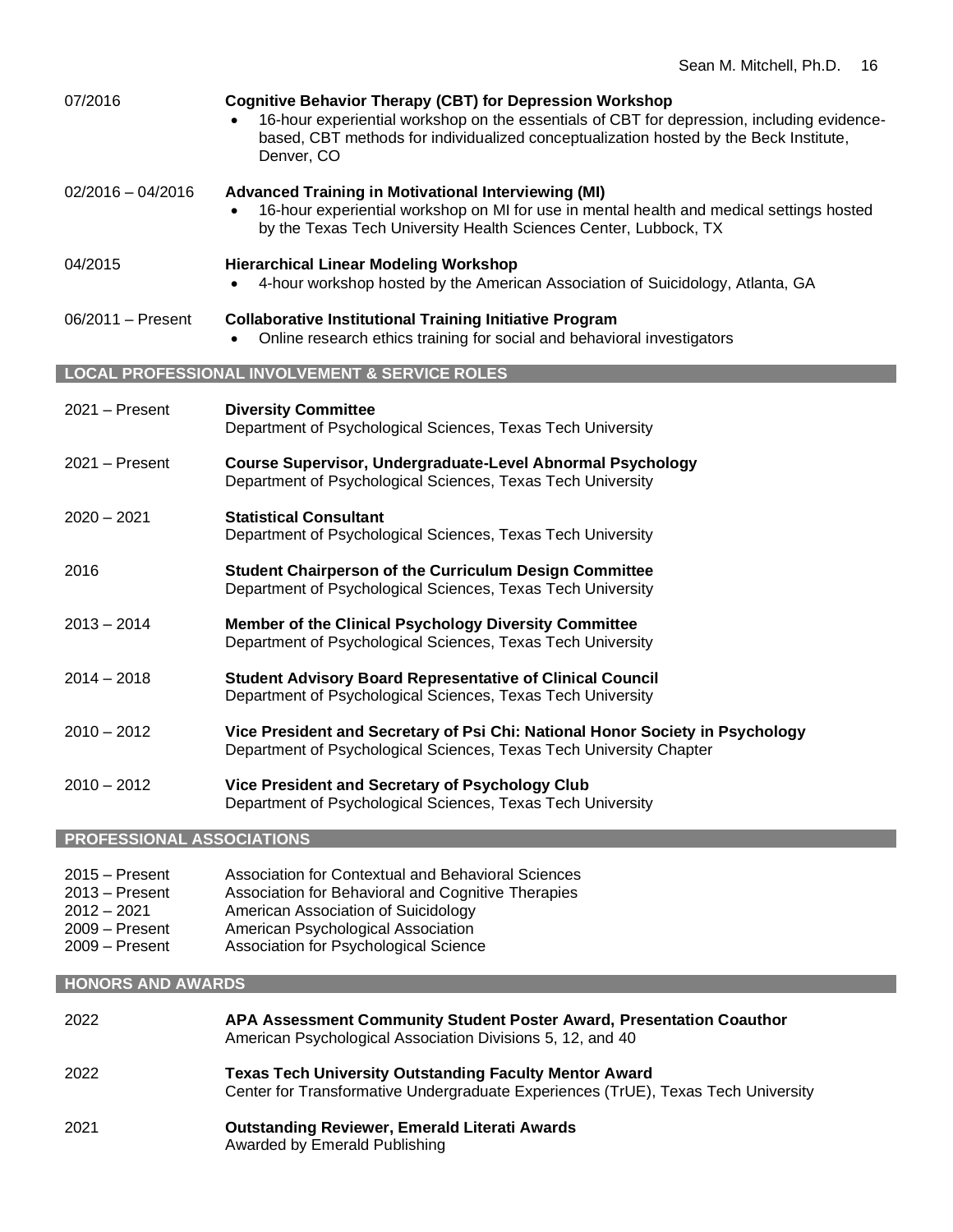| $2021 - 2022$ | Loan Repayment Program (LRP) Award Renewal<br>Awarded by National Institutes of Health (IC: NIMH)                                                                                           |
|---------------|---------------------------------------------------------------------------------------------------------------------------------------------------------------------------------------------|
| 2021          | President's Emerging Engaged Scholarship Award<br>Awarded by The Office of University Outreach and Engagement, Office of the Provost, and<br>Office of the President, Texas Tech University |
| 2020          | Institute for Inclusive Excellence Fellowship Awardee<br>Awarded by the Texas Tech University Institute for Inclusive Excellence                                                            |
| $2019 - 2021$ | Loan Repayment Program (LRP) Award<br>Awarded by National Institutes of Health (IC: NIMH)                                                                                                   |
| 2018, 2019    | American Association of Suicidology Research Training Day Travel Award<br>Awarded by the Military Suicide Research Consortium                                                               |
| 2018          | <b>Best Journal Article Presentation</b><br>Awarded by the Clinical Psychology Internship Program, Center for Behavioral Medicine                                                           |
| 2017          | Helen DeVitt Jones Part-time Graduate Fellowship<br>Awarded by the Graduate School, Texas Tech University                                                                                   |
| 2016          | Beck Institute CBT for Depression Workshop Partial Tuition Scholarship<br>Awarded by the Beck Institute                                                                                     |
| 2016          | <b>Clay E. George Scholarship</b><br>Awarded by the Department of Psychological Sciences, Texas Tech University                                                                             |
| 2016          | Diversity in Psychological Science Research Award, Publication Coauthor<br>Awarded by the Department of Psychological Sciences, Texas Tech University                                       |
| 2015          | C. Mahone Scholarship<br>Awarded by the Department of Psychological Sciences, Texas Tech University                                                                                         |
| 2015          | <b>Graduate Research Award in Clinical Psychology</b><br>Awarded by the Department of Psychological Sciences, Texas Tech University                                                         |
| 2014          | American Psychological Association Student Travel Award<br>Awarded by the American Psychological Association Science Directorate                                                            |
| 2013          | <b>Outstanding Student Poster Award, Poster Coauthor</b><br>Awarded by the American Association of Suicidology                                                                              |
| 2013          | <b>Texas Tech Student of Integrated Scholarship Award</b><br>Awarded by the Office of the Provost, Texas Tech University                                                                    |
| 2012          | <b>Psychology Graduate Student Scholarship</b><br>Awarded by the Department of Psychological Sciences, Texas Tech University                                                                |
| 2011          | Phi Beta Kappa: National Honor Society                                                                                                                                                      |
| 2010, 2011    | <b>Academic Achievement Scholarship</b><br>Awarded by the College of Arts & Sciences, Texas Tech University                                                                                 |
| 2011          | <b>Sharon Shoemaker Research Scholarship</b><br>Awarded by the Department of Psychological Sciences, Texas Tech University                                                                  |
| 2010, 2011    | <b>Student Travel Award for Research Travel</b><br>Awarded by the Undergraduate Research Center, Texas Tech University                                                                      |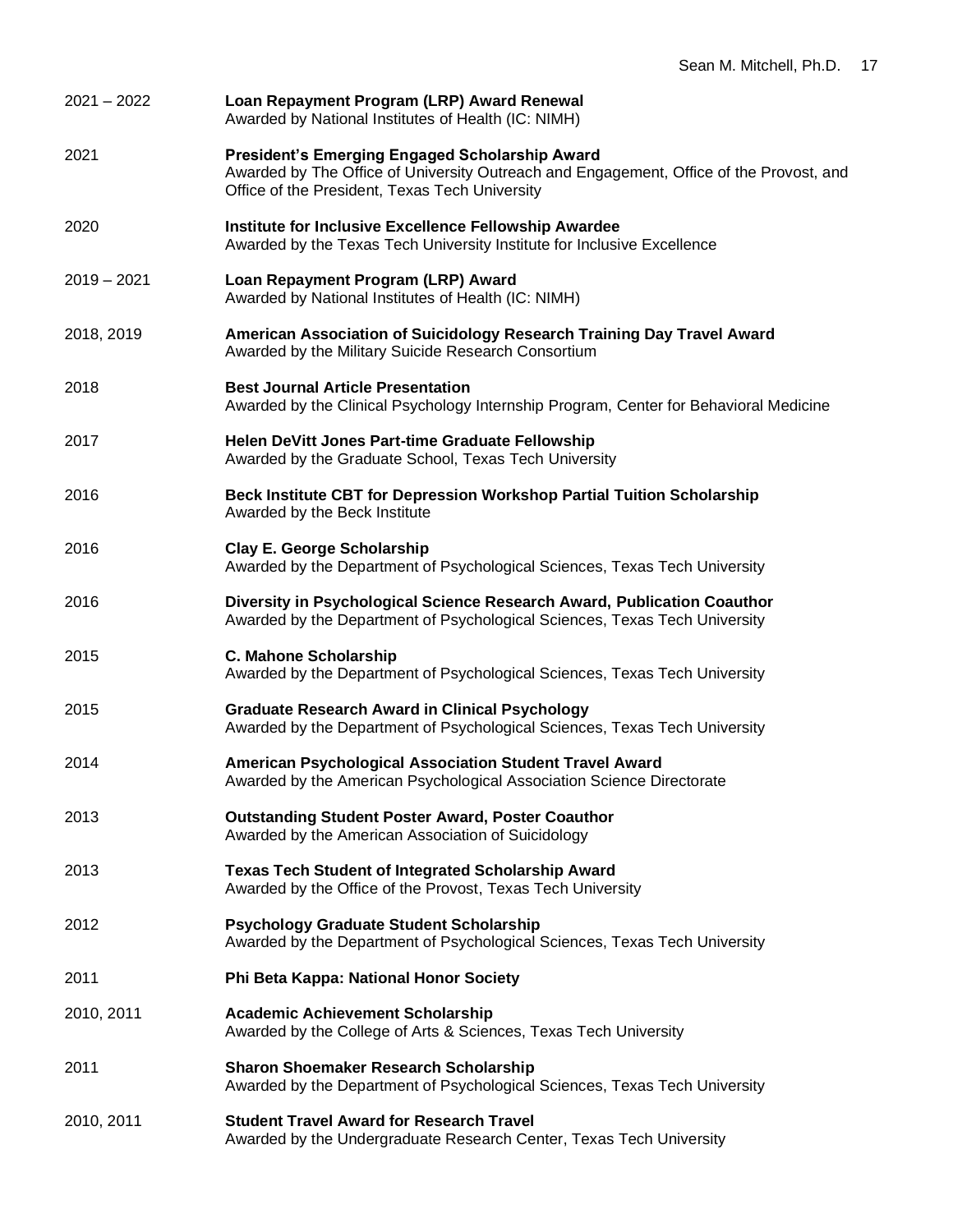## 2009 – Present **Psi Chi: The National Honor Society in Psychology**

#### **UNDERGRADUATE HONOR'S THESIS MENTORSHIP**

Finalized: 04/2021 Student: Isaiah Garcia, Microbiology major Title: *The Suicide-related Stigma among Individuals with Bipolar Disorder* Role: Thesis director

#### **STUDENT MILESTONE COMMITTEES**

| In preparation    | Student: Gabriela Lelakowska, Clinical Psychology Doctoral Program<br>Milestone: Dissertation<br>Title: Forthcoming<br>Role: Committee member                                                                                                                                      |
|-------------------|------------------------------------------------------------------------------------------------------------------------------------------------------------------------------------------------------------------------------------------------------------------------------------|
| Proposed: 12/2021 | Student: Dan Petrovitch, Clinical Psychology Doctoral Program<br>Milestone: Thesis<br>Title: Do college students' views of psychedelic substances depend on the context for their use?<br>Role: Committee member                                                                   |
| Proposed: 12/2021 | Student: Becca Bergquist, Clinical Psychology Doctoral Program<br>Milestone: Qualifying Examination<br>Title: Risk and Protective Factors for Criminal Behavior among Justice-Involved Youth<br>Role: Committee member                                                             |
| Proposed: 08/2021 | Student: Nikki La Rosa, Clinical Psychology Doctoral Program<br>Milestone: Dissertation<br>Title: Interpersonal Needs and Suicide Ideation among Individuals with an Adult Sexual Trauma<br>History: The Roles of Self-Blame and Disclosure<br>Role: Committee chairperson         |
| Proposed: 05/2020 | Student: Zohal Heideri, Clinical Psychology Doctoral Program<br>Milestone: Dissertation<br>Title: Combining In-Person and Online Components for The Body Project Program:<br>An Implementation Feasibility Trial<br>Role: Committee member                                         |
| Defended: 03/2022 | Student: Sarah Sparks, Clinical Psychology Doctoral Program<br>Milestone: Thesis<br>Title: The Association Between Perceived Social Support and Suicide Ideation Distress Among<br>Psychiatric Inpatients: The Role of Thwarted Interpersonal Needs<br>Role: Committee chairperson |
| Defended: 03/2022 | Student: Kristen Christensen, Clinical Psychology Doctoral Program<br>Milestone: Thesis<br>Title: A Comparison of Retrospectively Reported and EMA-Reported Perceived Social Support<br>in Predicting EMA-Reported Non-Suicidal Self-Injury<br>Role: Committee member              |
| Defended: 04/2021 | Student: Nikki La Rosa, Clinical Psychology Doctoral Program<br>Milestone: Qualifying Examination<br>Title: Suicide Risk Among Victims of Sexual Trauma Exposure: Risk Factors, Theoretical<br>Factors, and Clinical Implications<br>Role: Committee chairperson                   |
| Defended: 05/2021 | Student: Victoria Beach, Clinical Psychology Doctoral Program<br>Milestone: Dissertation<br>Title: The Psychometric Validation of the Geriatric Suicide Ideation Scale in Latinx Older Adults<br>Role: Committee member                                                            |